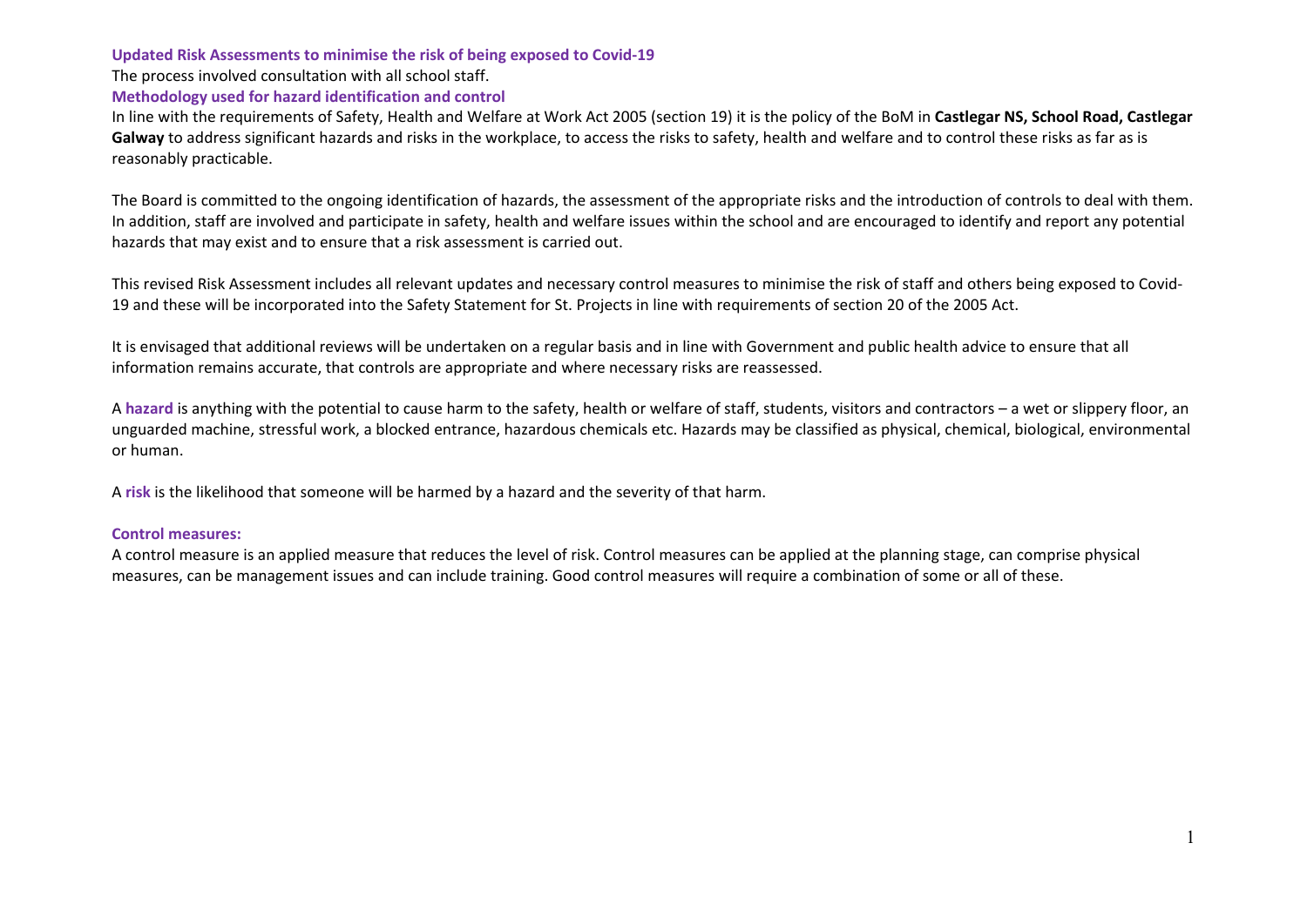## **Control measure principles:**

Schedule 3 of the Safety, Health and Welfare at Work Act 2005 lists the Principles of Prevention and the Board of Management undertakes to apply these principles (where practicable) in dealing with all risks within the school:

- Avoidance of risks
- Evaluation of unavoidable risks
- Combating of risks at source
- Adaptation of work to the individual
- Adaptation of workplace to technical progress
- Replacement of dangerous articles, substances or systems of work by safe or less dangerous articles, substances or systems of work
- Priority to collective protective measures over individual protective measures
- Development of an adequate prevention policy which takes account of technology, organisation of work, working conditions, social factors and the influence of factors relating to the working environment
- Appropriate training and instructions to employees.

When the safety audit identifies hazards, it is necessary to evaluate and rank them so that they can be controlled in an orderly way. The risk of a hazard is a measure of the likelihood or probability of an accident coupled with the severity of the injury or loss. The risk potential of each hazard was assessed (by ranking) by giving numerical values of between 1 and 5 to both the **severity** of the consequences and the **probability** of the event occurring. When the severity numerical factor and the probability numerical factor were multiplied together, they produced a number between 1 and 25 thereby producing the numerical values outlined in **risk rating** chart below.

## **Severity x Probability = Risk Rating**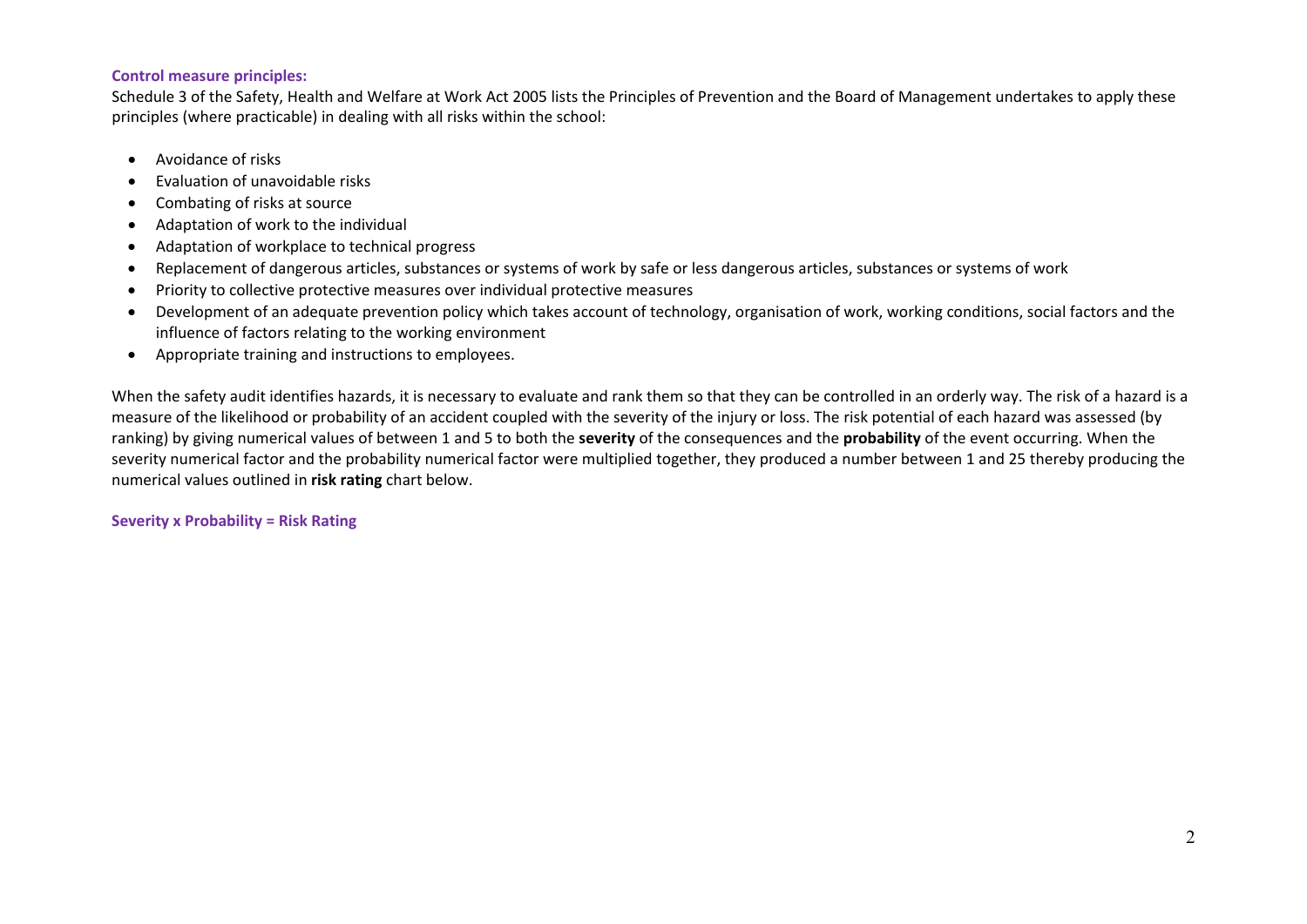# **Severity**

| <b>Severity Rating</b>          | Interpretation                                                                              | <b>Numerical Value</b> |
|---------------------------------|---------------------------------------------------------------------------------------------|------------------------|
| <b>Fatality or Catastrophic</b> | Single or multiple fatalities, widespread illness, large scale property or equipment damage |                        |
| Major                           | Serious injury or illness, significant property or equipment damage                         |                        |
| Moderate                        | Injury and damage to property                                                               |                        |
| Minor                           | Minor injury or illness, minor property or equipment damage                                 |                        |
| <b>Trivial</b>                  | No significant injury or illness, no significant property or equipment damage               |                        |

# **Probability/Likelihood**

| <b>Probability Rating</b> | Interpretation                                          | Numerical Value |
|---------------------------|---------------------------------------------------------|-----------------|
| Inevitable                | Likely to occur either immediately or in the short term |                 |
| Very Likely               | Could occur in time or if repeated enough               |                 |
| Likely                    | Likely to occur                                         |                 |
| Unlikely                  | Though unlikely, may occur over time                    |                 |
| Rare                      | Unlikely to occur at all                                |                 |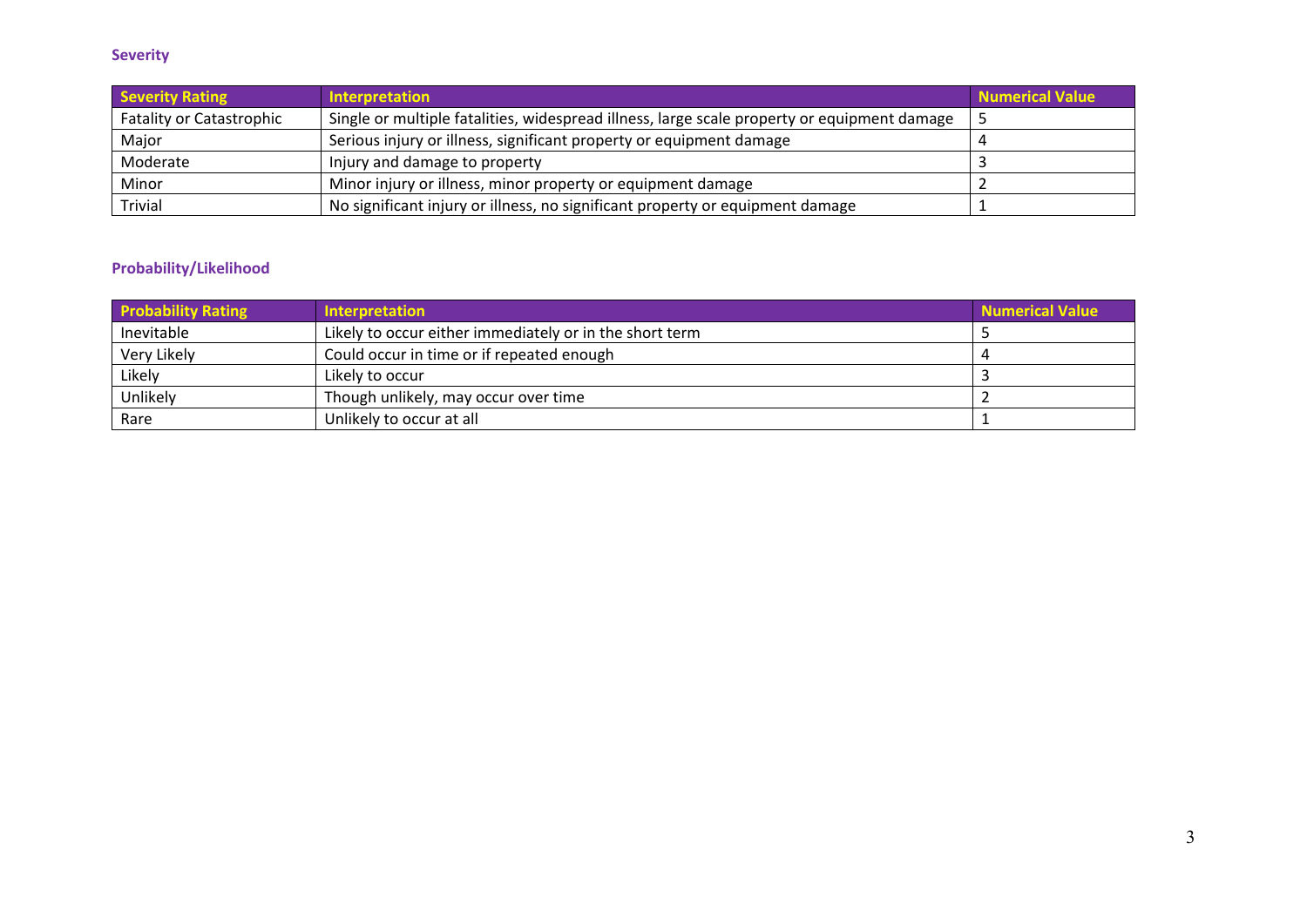# **Risk Rating**

| <b>Numerical Value</b><br>Severity x Probability | <b>Descriptive risk rating</b>                                                                                                                             | Interpretation                                                                                                                                                                                                                                                                                                                   |
|--------------------------------------------------|------------------------------------------------------------------------------------------------------------------------------------------------------------|----------------------------------------------------------------------------------------------------------------------------------------------------------------------------------------------------------------------------------------------------------------------------------------------------------------------------------|
| $16 - 25$                                        | <b>Emergency - Extremely serious</b><br>If an incident were to occur, it would be likely<br>that a permanent, debilitating injury or death<br>would result | Risks are unacceptable and immediate action required justifying special<br>maintenance. Activity should be halted and stopped until the hazard is<br>eliminated or appropriate risk controls are put in place.                                                                                                                   |
| $11 - 15$                                        | <b>Severe and Serious</b><br>If an incident were to occur, it would be likely<br>that an injury requiring medical treatment would<br>result.               | Activity can proceed but substantial efforts should be made to reduce the<br>risk. Risk reduction measures should be implemented urgently within a<br>defined time period and it might be necessary to consider suspending or<br>restricting the activity or to apply interim control measures until this has<br>been completed. |
| $6 - 10$                                         | <b>Medium</b><br>If an incident were to occur, there would be<br>some chance that an injury requiring First Aid<br>treatment would result                  | Activity can proceed but consideration should be given as to whether the<br>risks can be lowered. Control measures must be monitored and reviewed as<br>required to ensure they remain suitable and sufficient.                                                                                                                  |
| $1 - 5$                                          | <b>Trivial or Negligible</b><br>If an incident were to occur, there would be little<br>likelihood that an injury would result                              | No additional controls are necessary as these risks are considered<br>acceptable. Activity should be regularly reviewed to ensure there is no<br>change to the risk rating and that controls are maintained.                                                                                                                     |

**\*Note:** A numerical rating has been used in column 4 of the risk assessment sheets to describe the risk potential for the hazard identified This method has been used in an attempt to ensure that the levels of risk will be understood and clear to all those operating within the school.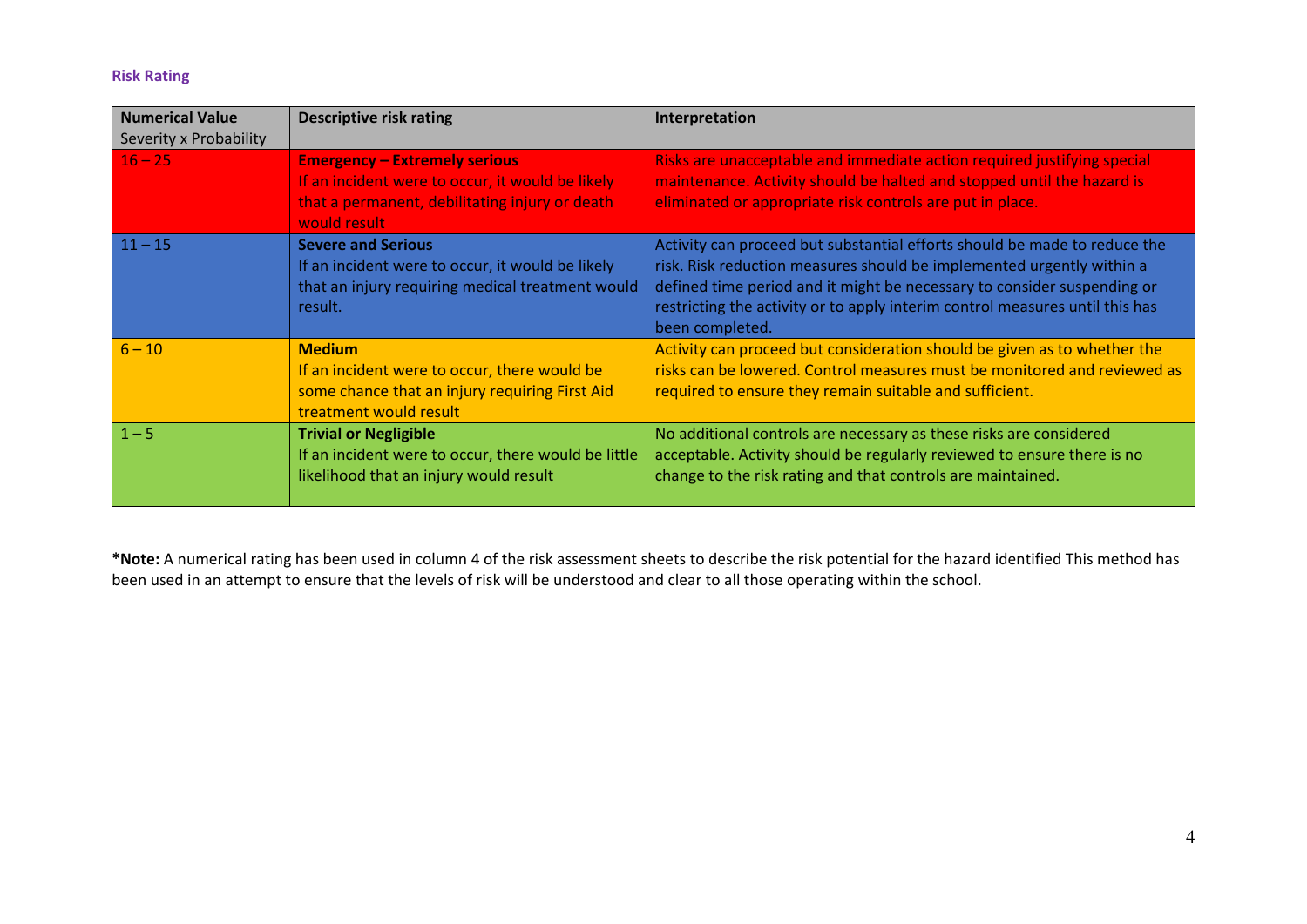| <b>Who may</b><br>be<br>affected?                                                                                          | <b>Identified Risks</b>                                                                                                                                                                                                                                                                                                                                                                                                                                                                                                                                                                                                                                         | <b>Risk Communication, Education and Training</b><br><b>Controls</b>                                                                                                                                                                                                                                                                                                                                                                                                                                                                                                                                                                                                                                                                                                                                                                                                                                                                                                                                                                                                                                                                                                                                                                                                                                                                                                                                                                                                                                                                                 | <b>Risk Rating</b><br>with<br>controls | <b>Action</b><br>implementation              |
|----------------------------------------------------------------------------------------------------------------------------|-----------------------------------------------------------------------------------------------------------------------------------------------------------------------------------------------------------------------------------------------------------------------------------------------------------------------------------------------------------------------------------------------------------------------------------------------------------------------------------------------------------------------------------------------------------------------------------------------------------------------------------------------------------------|------------------------------------------------------------------------------------------------------------------------------------------------------------------------------------------------------------------------------------------------------------------------------------------------------------------------------------------------------------------------------------------------------------------------------------------------------------------------------------------------------------------------------------------------------------------------------------------------------------------------------------------------------------------------------------------------------------------------------------------------------------------------------------------------------------------------------------------------------------------------------------------------------------------------------------------------------------------------------------------------------------------------------------------------------------------------------------------------------------------------------------------------------------------------------------------------------------------------------------------------------------------------------------------------------------------------------------------------------------------------------------------------------------------------------------------------------------------------------------------------------------------------------------------------------|----------------------------------------|----------------------------------------------|
| <b>Staff</b>                                                                                                               | Spread of Covid-19 virus<br>Persons currently deemed most<br>at risk of complications if they<br>catch the coronavirus are:<br>• 60 years of age and over<br>• have long-term medical<br>conditions - i.e. heart disease,<br>lung disease, high blood<br>pressure, diabetes or cancer<br>• pregnant women<br>Known effects of the<br>coronavirus:<br>• A fever (high temperature of<br>37.5 degrees Celsius or above)<br>• A cough - this can be any kind<br>of cough, not just a dry cough<br>• Shortness of breath or<br>breathing difficulties<br>• Loss of sense of smell<br>• Loss of sense of taste or<br>distortion of sense of taste<br>$\bullet$ Death | $\checkmark$ The Board of Management will develop a response plan for the prevention and<br>mitigation of Covid-19 following a risk assessment of the school facility. This plan will<br>highlight the measures necessary to protect the health and safety of staff in re-<br>opening and modifying the work arrangements within the school.<br>The staff representative(s) will be properly consulted when developing and<br>$\checkmark$<br>implementing the action plan for the prevention and mitigation of Covid-19 within<br>the school and all staff will be informed about the measures being introduced, using<br>specific risk communication and staff engagement approaches.<br>$\checkmark$ The Board of Management will:<br>Ensure that all staff receive necessary training prior to returning to work<br>$\circ$<br>Provide posters, information and electronic message boards to increase<br>$\circ$<br>awareness of Covid-19 among staff and pupils<br>Promote safe individual practices within the school campus<br>$\circ$<br>Engage with staff in providing feedback on the preventive measures and<br>$\circ$<br>their effectiveness<br>Provide regular information about the risk of Covid-19 using official sources,<br>$\circ$<br>such as government agencies (HSE, HSA, etc.) and the World Health<br>Organisation<br>Emphasise the effectiveness of adopting protective measures especially<br>$\circ$<br>good personal hygiene<br>Provide specific training in the proper use of PPE for staff, where required<br>$\circ$ | Negligible                             | Board of<br>Management<br>Principal<br>Staff |
| <b>Risk Level Calculation</b><br>(a) Severity of risk/injury<br>(b) Likelihood of event<br>(c) Risk Rating = $(a)$ X $(b)$ | 1=trivial, 2=slight, 3=moderate, 4=major, 5=fatality<br>1=rare, 2=unlikely, 3=likely, 4=very likely, 5=inevitable                                                                                                                                                                                                                                                                                                                                                                                                                                                                                                                                               | <b>Risk Level Action</b><br>Acceptable<br>$1-5$<br><b>Trivial risk</b><br>6-10 Medium risk<br>Requires monitoring<br>11-15 Severe risk<br>Requires immediate further action and control<br>16-25 Emergency risk Halt activity and review immediately                                                                                                                                                                                                                                                                                                                                                                                                                                                                                                                                                                                                                                                                                                                                                                                                                                                                                                                                                                                                                                                                                                                                                                                                                                                                                                 |                                        |                                              |
|                                                                                                                            | Assessment Date: February 4th 2020                                                                                                                                                                                                                                                                                                                                                                                                                                                                                                                                                                                                                              | Assessor's Name: Caitriona McCormack                                                                                                                                                                                                                                                                                                                                                                                                                                                                                                                                                                                                                                                                                                                                                                                                                                                                                                                                                                                                                                                                                                                                                                                                                                                                                                                                                                                                                                                                                                                 |                                        |                                              |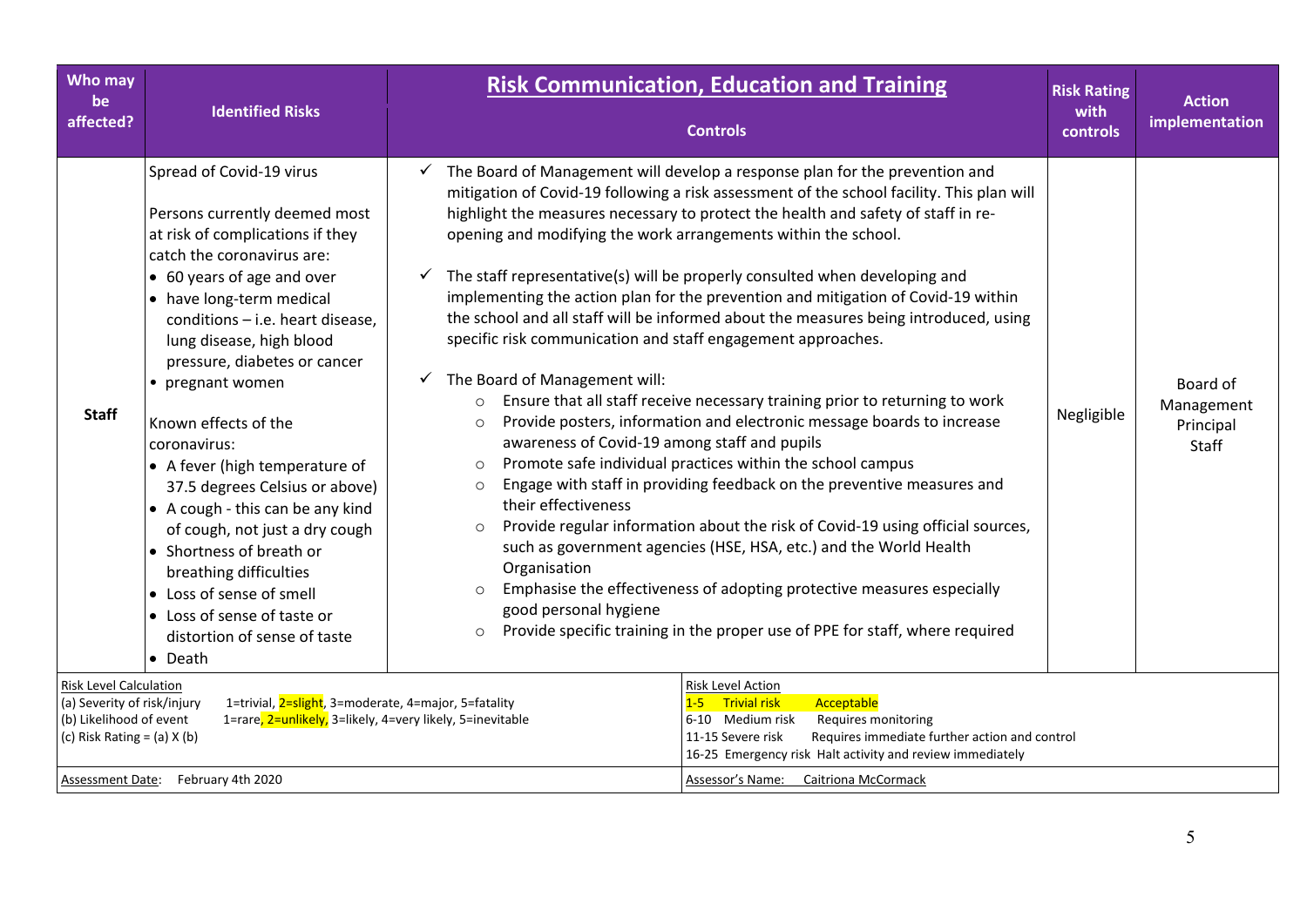| Who may be<br>affected?                                         | <b>Identified Risks</b>                                                                                                                                                                                                                                                                                                                                                              | <b>Hygiene</b>                                                                                                                                                                                                                                                                                                                                                                                                                                                                                                                                                                                                                                                                                                                                                                                                                                                                                                                                                                                                                                                                                                                                                                                                                                                                                          | <b>Risk Rating</b><br>with | <b>Action</b><br>implementat                             |
|-----------------------------------------------------------------|--------------------------------------------------------------------------------------------------------------------------------------------------------------------------------------------------------------------------------------------------------------------------------------------------------------------------------------------------------------------------------------|---------------------------------------------------------------------------------------------------------------------------------------------------------------------------------------------------------------------------------------------------------------------------------------------------------------------------------------------------------------------------------------------------------------------------------------------------------------------------------------------------------------------------------------------------------------------------------------------------------------------------------------------------------------------------------------------------------------------------------------------------------------------------------------------------------------------------------------------------------------------------------------------------------------------------------------------------------------------------------------------------------------------------------------------------------------------------------------------------------------------------------------------------------------------------------------------------------------------------------------------------------------------------------------------------------|----------------------------|----------------------------------------------------------|
|                                                                 |                                                                                                                                                                                                                                                                                                                                                                                      | <b>Controls</b>                                                                                                                                                                                                                                                                                                                                                                                                                                                                                                                                                                                                                                                                                                                                                                                                                                                                                                                                                                                                                                                                                                                                                                                                                                                                                         | controls                   | ion                                                      |
|                                                                 | Spread of Covid-19 virus<br>Persons currently deemed<br>most at risk of complications<br>if they catch the coronavirus<br>are:<br>• 60 years of age and over<br>• have long-term medical<br>$conditions - i.e.$ heart<br>disease, lung disease, high<br>blood pressure, diabetes                                                                                                     | The BoM will ensure that all staff can wash their hands regularly. Hot water and appropriate<br>$\checkmark$<br>santitisers (i.e. hand gel dispensers, etc.) will be available throughout the school. Staff<br>should:<br>Wash their hands properly and often. Hands should be washed:<br>$\circ$<br>After coughing or sneezing<br>Before and after eating or preparing food<br>Before and after using protective gloves<br>Before and after being on public transport<br>When arriving and leaving the school campus<br>After toilet use<br>Cover their mouth and nose with a tissue or their sleeve when coughing and sneezing.<br>$\circ$<br>Put used tissues into a bin and wash their hands<br>$\circ$                                                                                                                                                                                                                                                                                                                                                                                                                                                                                                                                                                                             |                            |                                                          |
| All staff<br>Pupils<br><b>Visitors</b><br>Contractors<br>Public | or cancer<br>• pregnant women<br>Known effects of the<br>coronavirus:<br>• A fever (high temperature<br>of 37.5 degrees Celsius or<br>above)<br>• A cough - this can be any<br>kind of cough, not just a<br>dry cough<br>• Shortness of breath or<br>breathing difficulties<br>• Loss of sense of smell<br>• Loss of sense of taste or<br>distortion of sense of<br>taste<br>• Death | Develop a routine of increased cleaning and disinfecting of frequently touched objects<br>$\circ$<br>and surfaces<br>The BoM will supply required cleaning products, will ensure the correct use and storage of<br>$\checkmark$<br>disinfectants and will ensure all products are stored safely and securely.<br>No employees are permitted to attend work if they display any of the symptoms below:<br>Fever (temperature of 37.5 degrees or above)<br>$\circ$<br>Cough<br>$\Omega$<br>Shortness of breath<br>$\circ$<br><b>Breathing difficulties</b><br>$\Omega$<br>√ Any Staff Member displaying symptoms must self-isolate, contact their GP and seek advice<br>regarding testing.<br>Any staff member who has tested negative must not return to work for 48 hours after<br>symptoms are gone.<br>Any staff member living with someone who is self-isolating or waiting for a Covid-19 test must<br>$\checkmark$<br>restrict their movements for 14 days or until a test proves negative.<br>Any Staff Member who has tested positive for Covid-19 must not return to work until deemed<br>$\checkmark$<br>fit to do so and upon approval of their medical advisor<br>Staff can follow https://www2.hse.ie/ for regular updates or can contact HSELive for advice<br>$\checkmark$<br>1850 241850 | Requires<br>monitoring     | Board of<br>Management<br>Principal<br>Staff<br>Visitors |
| <b>Risk Level Calculation</b><br>(a) Severity of risk/injury    |                                                                                                                                                                                                                                                                                                                                                                                      | <b>Risk Level Action</b><br>1=trivial, 2=slight, 3=moderate, 4=major, 5=fatality<br>1-5 Trivial risk<br>Acceptable                                                                                                                                                                                                                                                                                                                                                                                                                                                                                                                                                                                                                                                                                                                                                                                                                                                                                                                                                                                                                                                                                                                                                                                      |                            |                                                          |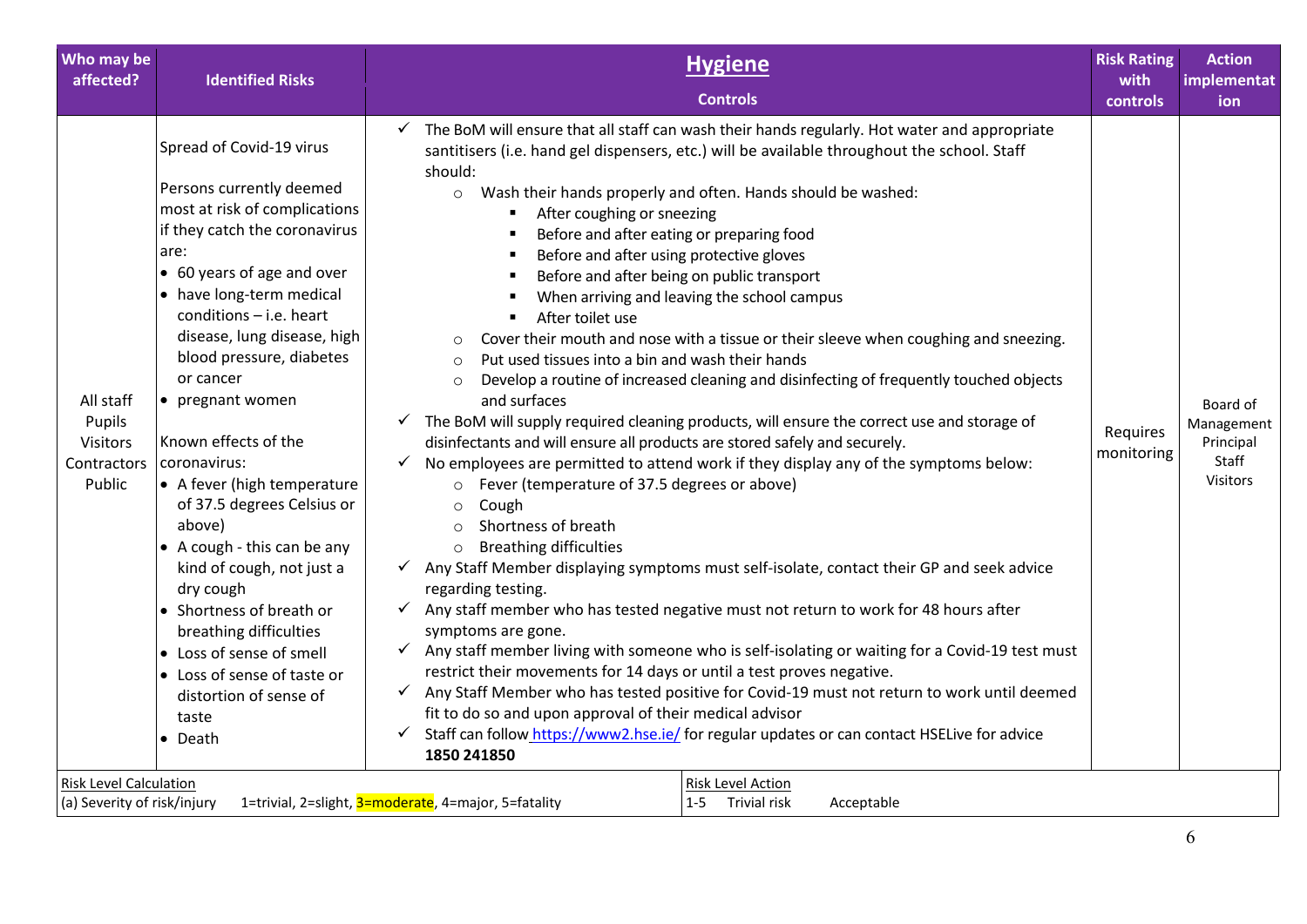| (b) Likelihood of event<br>(c) Risk Rating = $(a)$ X $(b)$      |                                                                                                                                                                                                                                                                                                                                                                                                                                                                                                                                                                                                                                                               | 1=rare, 2=unlikely, 3=likely, 4=very likely, 5=inevitable                                                                                                                                                                                                                                                                                                                                                                                                                                                                                             | 6-10 Medium risk<br><b>Requires monitoring</b><br>Requires immediate further action and control<br>11- Severe risk<br>16-25 Emergency risk Halt activity and review immediately                                                                                                                                                                                                                                                                                                                                                                                                                                                                                                                                                                                                                                                                                                                                                                                                                                                                                                                                                                                                                                                                                                                                                                                                                                                 |                            |                                                                 |
|-----------------------------------------------------------------|---------------------------------------------------------------------------------------------------------------------------------------------------------------------------------------------------------------------------------------------------------------------------------------------------------------------------------------------------------------------------------------------------------------------------------------------------------------------------------------------------------------------------------------------------------------------------------------------------------------------------------------------------------------|-------------------------------------------------------------------------------------------------------------------------------------------------------------------------------------------------------------------------------------------------------------------------------------------------------------------------------------------------------------------------------------------------------------------------------------------------------------------------------------------------------------------------------------------------------|---------------------------------------------------------------------------------------------------------------------------------------------------------------------------------------------------------------------------------------------------------------------------------------------------------------------------------------------------------------------------------------------------------------------------------------------------------------------------------------------------------------------------------------------------------------------------------------------------------------------------------------------------------------------------------------------------------------------------------------------------------------------------------------------------------------------------------------------------------------------------------------------------------------------------------------------------------------------------------------------------------------------------------------------------------------------------------------------------------------------------------------------------------------------------------------------------------------------------------------------------------------------------------------------------------------------------------------------------------------------------------------------------------------------------------|----------------------------|-----------------------------------------------------------------|
| <b>Assessment Date:</b>                                         | February 4th 2020                                                                                                                                                                                                                                                                                                                                                                                                                                                                                                                                                                                                                                             |                                                                                                                                                                                                                                                                                                                                                                                                                                                                                                                                                       | Assessor's Name:<br><b>Caitriona McCormack</b>                                                                                                                                                                                                                                                                                                                                                                                                                                                                                                                                                                                                                                                                                                                                                                                                                                                                                                                                                                                                                                                                                                                                                                                                                                                                                                                                                                                  |                            |                                                                 |
| Who may be<br>affected?                                         | <b>Identified Risks</b>                                                                                                                                                                                                                                                                                                                                                                                                                                                                                                                                                                                                                                       |                                                                                                                                                                                                                                                                                                                                                                                                                                                                                                                                                       | <b>Hygiene</b>                                                                                                                                                                                                                                                                                                                                                                                                                                                                                                                                                                                                                                                                                                                                                                                                                                                                                                                                                                                                                                                                                                                                                                                                                                                                                                                                                                                                                  | <b>Risk Rating</b><br>with | <b>Action</b><br>implementation                                 |
|                                                                 |                                                                                                                                                                                                                                                                                                                                                                                                                                                                                                                                                                                                                                                               |                                                                                                                                                                                                                                                                                                                                                                                                                                                                                                                                                       | <b>Controls</b>                                                                                                                                                                                                                                                                                                                                                                                                                                                                                                                                                                                                                                                                                                                                                                                                                                                                                                                                                                                                                                                                                                                                                                                                                                                                                                                                                                                                                 | controls                   |                                                                 |
| All staff<br>Pupils<br><b>Visitors</b><br>Contractors<br>Public | Spread of Covid-19 virus<br>Persons currently deemed<br>most at risk of complications<br>if they catch the coronavirus<br>are:<br>• 60 years of age and over<br>• have long-term medical<br>conditions $-$ i.e. heart<br>disease, lung disease, high<br>blood pressure, diabetes<br>or cancer<br>• pregnant women<br>Known effects of the<br>coronavirus:<br>• A fever (high temperature<br>of 37.5 degrees Celsius or<br>above)<br>• A cough - this can be any<br>kind of cough, not just a<br>dry cough<br>• Shortness of breath or<br>breathing difficulties<br>• Loss of sense of smell<br>• Loss of sense of taste or<br>distortion of sense of<br>taste | The Board of Management will ensure that:<br>$\checkmark$<br>school facility (buildings and grounds).<br>Appropriate social distancing markings are in place<br>✓<br>Necessary PPE is available to all staff<br>✓<br>retained<br>Toilet facilities are cleaned regularly<br>✓<br>All drinking water facilities will be monitored for use by staff.<br>✓<br>wipes/disinfection products, paper towels and waste bins/bags)<br>✓<br>applied<br>✓<br>staff room.<br>$\checkmark$<br>assigned bathroom.<br>✓<br>not overflow<br>$\checkmark$<br>day.<br>✓ | Appropriate signage in line with public health guidelines will be displayed throughout<br>Appropriate markings on floor provided to show correct routes around school building.<br>Standard cleaning and maintenance regimes are put in place and detailed records<br>Equipment sharing is minimised. Staff are encouraged not to share equipment<br>There is regular cleaning of frequently touched surfaces and that staff are provided<br>with essential cleaning materials to keep their own work areas clean (for example<br>All school equipment is sanitised - cleaning programmes to be devised to ensure that<br>shared equipment is cleaned and disinfected between use by different people<br>Covid compliant work areas to be available where social distancing guidelines can be<br>Separate staff rooms for staff groups. All staff will be made aware of their assigned<br>Separate toilet facilities for groups of staff. All staff will be made aware of their<br>Bins are provided for disposal of waste materials (tissues, paper towels, wipes, etc.)<br>and that adequate waste collection arrangements to be put in place to ensure they do<br>All waste collection points are emptied regularly throughout and at the end of each<br>Staff use gloves when removing rubbish bags or handling and disposing of any rubbish<br>and they wash hands with soap and water for at least 20 seconds afterwards. | Requires<br>monitoring     | Board of<br>Management<br>Principal<br>Staff<br><b>Visitors</b> |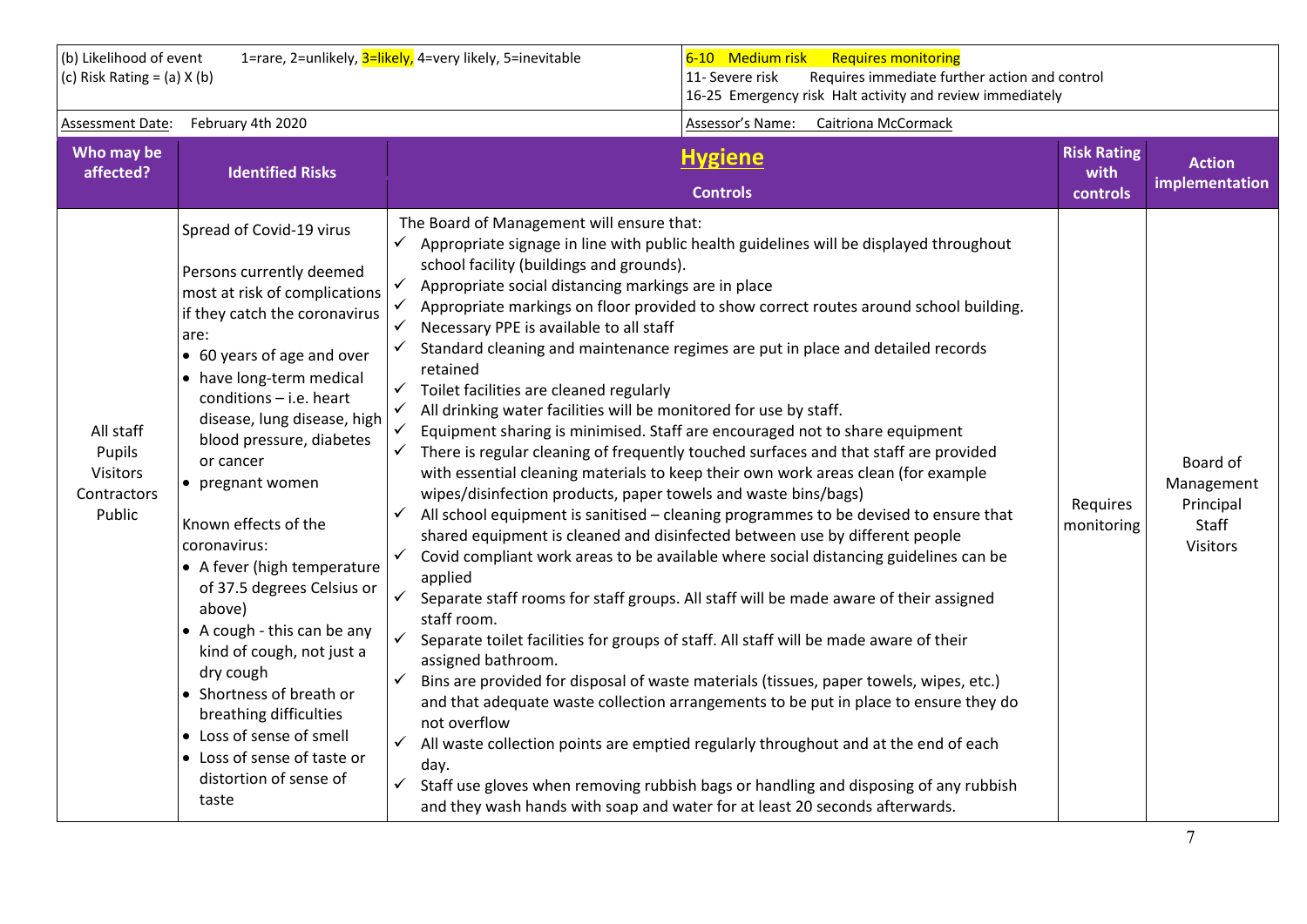|                                                                                                                            | $\bullet$ Death                                                                                                                                                                                                                                                                                                                                                                                                                                                                                                                                              |                                                                                                                                                                                                                                                                                                                                                                                                                                                                                                                                                                                                                                                                                                                                                                                                                                                                                                                                                                                                                                                                                                                                                                                                                                                                                                                                                                                                                                                                                                                                                                                                                                                                                                                                                                                                  |                                        |                                                                 |
|----------------------------------------------------------------------------------------------------------------------------|--------------------------------------------------------------------------------------------------------------------------------------------------------------------------------------------------------------------------------------------------------------------------------------------------------------------------------------------------------------------------------------------------------------------------------------------------------------------------------------------------------------------------------------------------------------|--------------------------------------------------------------------------------------------------------------------------------------------------------------------------------------------------------------------------------------------------------------------------------------------------------------------------------------------------------------------------------------------------------------------------------------------------------------------------------------------------------------------------------------------------------------------------------------------------------------------------------------------------------------------------------------------------------------------------------------------------------------------------------------------------------------------------------------------------------------------------------------------------------------------------------------------------------------------------------------------------------------------------------------------------------------------------------------------------------------------------------------------------------------------------------------------------------------------------------------------------------------------------------------------------------------------------------------------------------------------------------------------------------------------------------------------------------------------------------------------------------------------------------------------------------------------------------------------------------------------------------------------------------------------------------------------------------------------------------------------------------------------------------------------------|----------------------------------------|-----------------------------------------------------------------|
| <b>Risk Level Calculation</b><br>(a) Severity of risk/injury<br>(b) Likelihood of event<br>(c) Risk Rating $=$ (a) $X$ (b) | 1=trivial, 2=slight, 3=moderate, 4=major, 5=fatality<br>1=rare, 2=unlikely, 3=likely, 4=very likely, 5=inevitable                                                                                                                                                                                                                                                                                                                                                                                                                                            | <b>Risk Level Action</b><br>1-5 Trivial risk<br>Acceptable<br>6-10 Medium risk<br><b>Requires monitoring</b><br>11-15 Severe risk<br>Requires immediate further action and control<br>16-25 Emergency risk Halt activity and review immediately                                                                                                                                                                                                                                                                                                                                                                                                                                                                                                                                                                                                                                                                                                                                                                                                                                                                                                                                                                                                                                                                                                                                                                                                                                                                                                                                                                                                                                                                                                                                                  |                                        |                                                                 |
| Assessment Date:                                                                                                           | February 4th 2020                                                                                                                                                                                                                                                                                                                                                                                                                                                                                                                                            | Assessor's Name:<br>Caitriona McCormack                                                                                                                                                                                                                                                                                                                                                                                                                                                                                                                                                                                                                                                                                                                                                                                                                                                                                                                                                                                                                                                                                                                                                                                                                                                                                                                                                                                                                                                                                                                                                                                                                                                                                                                                                          |                                        |                                                                 |
| Who may be<br>affected?                                                                                                    | <b>Identified Risks</b>                                                                                                                                                                                                                                                                                                                                                                                                                                                                                                                                      | <b>Social Distancing</b><br><b>Controls</b>                                                                                                                                                                                                                                                                                                                                                                                                                                                                                                                                                                                                                                                                                                                                                                                                                                                                                                                                                                                                                                                                                                                                                                                                                                                                                                                                                                                                                                                                                                                                                                                                                                                                                                                                                      | <b>Risk Rating</b><br>with<br>controls | <b>Action</b><br>implementation                                 |
| All staff<br>Pupils<br><b>Visitors</b><br>Contractors<br>Public                                                            | Spread of Covid-19 virus<br>Persons currently deemed most<br>at risk of complications if they<br>catch the coronavirus are:<br>• 60 years of age and over<br>• have long-term medical<br>conditions $-$ i.e. heart<br>disease, lung disease, high<br>blood pressure, diabetes or<br>cancer<br>• pregnant women<br>Known effects of the<br>coronavirus:<br>• A fever (high temperature of<br>37.5 degrees Celsius or<br>above)<br>• A cough - this can be any<br>kind of cough, not just a dry<br>cough<br>• Shortness of breath or<br>breathing difficulties | Physical distancing is currently a key control measure in reducing the spread of infection.<br>The Board of Mangement will ensure that:<br>$\checkmark$ all persons will adhere to relevant social distancing rules in relation to entering the<br>school, use of welfare facilities and while working in the school.<br>physical spacing (2 metres apart currently) for work stations and common spaces,<br>$\checkmark$<br>such as entrances/exits, kitchen areas, canteens, corridors, where congregation or<br>queuing of staff, or students or visitors might occur<br>Separate staff rooms for staff groups. All staff will be made aware of their<br>$\checkmark$<br>assigned staff room.<br>Class bubbles will have designated entry and exit points to the school.<br>$\checkmark$<br>Entry to the school grounds will only be granted at 8.50am. Each class bubble<br>✓<br>must wait in their designated play area until school begins at 8.50am. On wet<br>mornings access to classrooms will be granted at 8.40am.<br>Class bubbles will have separate play areas during break times and school<br>$\checkmark$<br>supervision procedures must be strictly adhered to<br>$\checkmark$ Appropriate signage in line with public health guidelines will be displayed<br>throughout school facility (buildings and grounds)<br>Appropriate social distancing arangements will be in place throughout the facility.<br>$\checkmark$<br>Meetings of staff will take place in the GP room with 2m distancing or via Zoom,<br>$\checkmark$<br>depending on current guidelines.<br>There is currently a strict no handshaking policy in place within the school<br>All staff, contractors and visitors should avoid direct physical contact with any other<br>✓<br>persons as far as possible | Requires<br>monitoring                 | Board of<br>Management<br>Principal<br>Staff<br><b>Visitors</b> |
|                                                                                                                            |                                                                                                                                                                                                                                                                                                                                                                                                                                                                                                                                                              | Where 2 metre distance cannot be maintained                                                                                                                                                                                                                                                                                                                                                                                                                                                                                                                                                                                                                                                                                                                                                                                                                                                                                                                                                                                                                                                                                                                                                                                                                                                                                                                                                                                                                                                                                                                                                                                                                                                                                                                                                      |                                        | 8                                                               |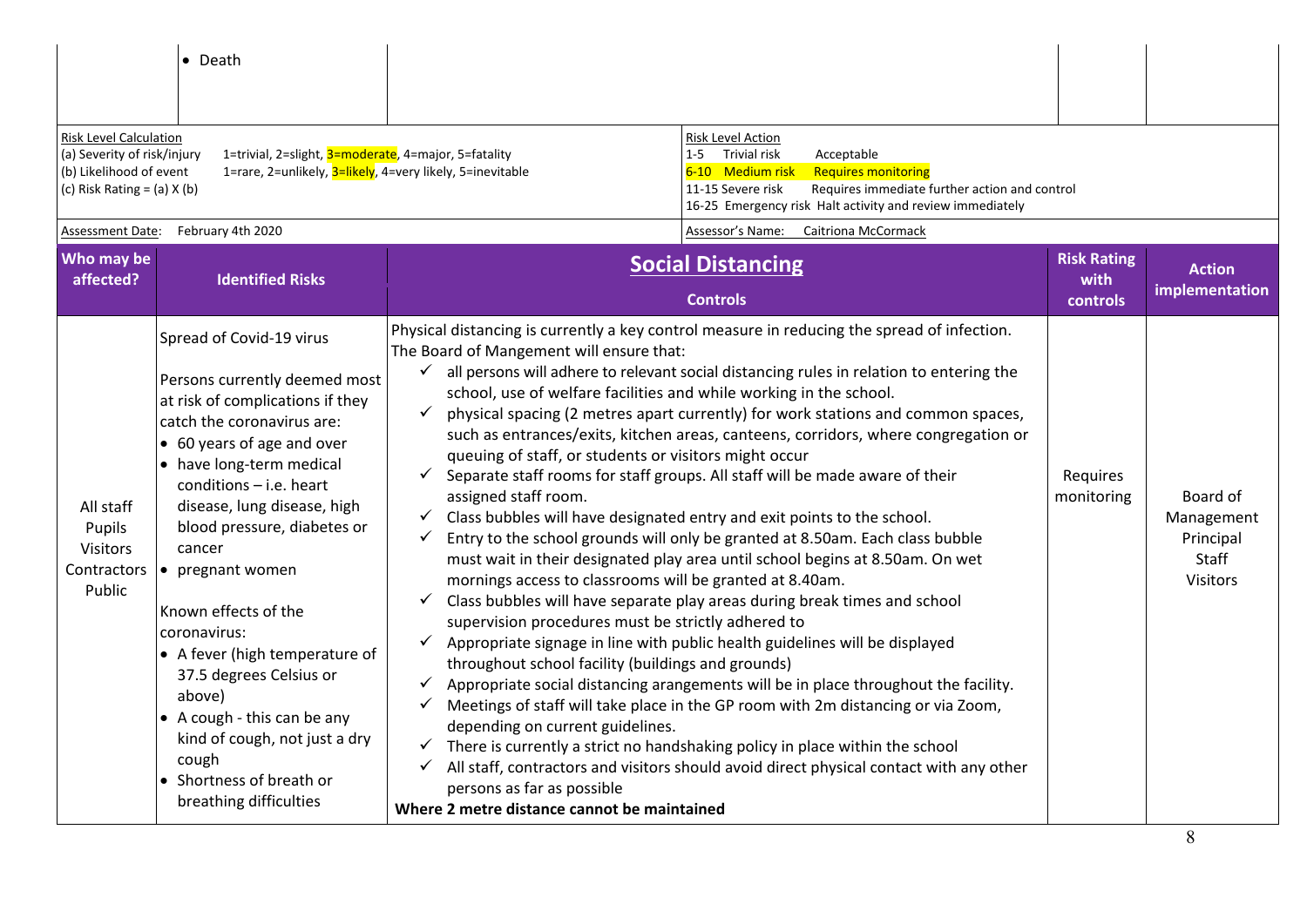| • Loss of sense of smell<br>• Loss of sense of taste or<br>distortion of sense of taste<br>• Death                                                                                                                                              | Requirements for personnel working within 2 metres of each other (where activity cannot<br>be suspended):<br>$\checkmark$ No worker has symptoms of Covid-19<br>The close contact work cannot be avoided<br>$\checkmark$ Installation of physical barriers e.g. clear plastic visor<br>$\checkmark$ PPE is present in line with the approved risk assessment (full face mask, gloves, etc)<br>and public health advice<br>$\checkmark$ An exclusion zone for <2m work will be set up pre task commencement<br>$\checkmark$ Prior to donning and doffing appropriate PPE, staff will wash/sanitise their hands<br>thoroughly |                                                                                                                                                                                                                                                    | <b>Serious</b> |
|-------------------------------------------------------------------------------------------------------------------------------------------------------------------------------------------------------------------------------------------------|-----------------------------------------------------------------------------------------------------------------------------------------------------------------------------------------------------------------------------------------------------------------------------------------------------------------------------------------------------------------------------------------------------------------------------------------------------------------------------------------------------------------------------------------------------------------------------------------------------------------------------|----------------------------------------------------------------------------------------------------------------------------------------------------------------------------------------------------------------------------------------------------|----------------|
| <b>Risk Level Calculation</b><br>1=trivial, 2=slight, 3=moderate, 4=major, 5=fatality<br>(a) Severity of risk/injury<br>1=rare, 2=unlikely, 3=likely, 4=very likely, 5=inevitable<br>(b) Likelihood of event<br>(c) Risk Rating $=$ (a) $X$ (b) |                                                                                                                                                                                                                                                                                                                                                                                                                                                                                                                                                                                                                             | <b>Risk Level Action</b><br>Trivial risk<br>Acceptable<br>1-5<br>6-10 Medium risk<br><b>Requires monitoring</b><br>Requires immediate further action and control<br>11-15 Severe risk<br>16-25 Emergency risk Halt activity and review immediately |                |
| <b>Assessment Date:</b><br>February 4th 2020                                                                                                                                                                                                    |                                                                                                                                                                                                                                                                                                                                                                                                                                                                                                                                                                                                                             | Assessor's Name:<br><b>Caitriona McCormack</b>                                                                                                                                                                                                     |                |

| Who may be<br>affected?                 | <b>Identified Risks</b>                                                                                                                                                                                                                                                                                                                                   | <b>Cleaning</b><br><b>Controls</b>                                                                                                                                                                                                                                                                                                                                                                                                                                                                                                                                                                                                                                                                                                                                                                                                                                                                                                                                                                                                                                                                                                                                                  | <b>Risk Rating</b><br>with<br>controls | <b>Action</b><br>implementation              |
|-----------------------------------------|-----------------------------------------------------------------------------------------------------------------------------------------------------------------------------------------------------------------------------------------------------------------------------------------------------------------------------------------------------------|-------------------------------------------------------------------------------------------------------------------------------------------------------------------------------------------------------------------------------------------------------------------------------------------------------------------------------------------------------------------------------------------------------------------------------------------------------------------------------------------------------------------------------------------------------------------------------------------------------------------------------------------------------------------------------------------------------------------------------------------------------------------------------------------------------------------------------------------------------------------------------------------------------------------------------------------------------------------------------------------------------------------------------------------------------------------------------------------------------------------------------------------------------------------------------------|----------------------------------------|----------------------------------------------|
| Staff<br>particularly<br>cleaning staff | Spread of Covid-19 virus<br>Persons currently deemed<br>most at risk of complications<br>if they catch the coronavirus<br>are:<br>• 60 years of age and over<br>• have long-term medical<br>conditions $-$ i.e. heart<br>disease, lung disease, high<br>blood pressure, diabetes or<br>cancer<br>• pregnant women<br>Known effects of the<br>coronavirus: | All cleaning will be undertaken in line with DES and public health guidance.<br>Staff are responsible for cleaning personal items that have been brought to work and<br>items handled at work or during breaks. Staff advised to clean personal items that they<br>bring to work (e.g. mobile phones) and to avoid leaving them down on communal<br>surfaces or they will need to clean the surface after the personal item is removed<br>Cleaning staff will be trained in the new cleaning arrangements for the school.<br>$\checkmark$<br>Sufficient cleaning materials and PPE will be available to allow for increased cleaning.<br>Cleaning staff will be instructed to wear gloves when cleaning and are aware of the need<br>to wash their hands thoroughly with soap and water, both before and after wearing<br>gloves.<br>System in place for the disposal of cleaning cloths and used wipes in a rubbish bag<br>Current HSE guidance recommends waste such as cleaning waste, tissues etc. from a<br>person suspected of having Covid-19 should be <b>double bagged</b> and stored in a secure<br>area for 72 hours before being presented for general waste collection | Requires<br>monitoring                 | Board of<br>Management<br>Principal<br>Staff |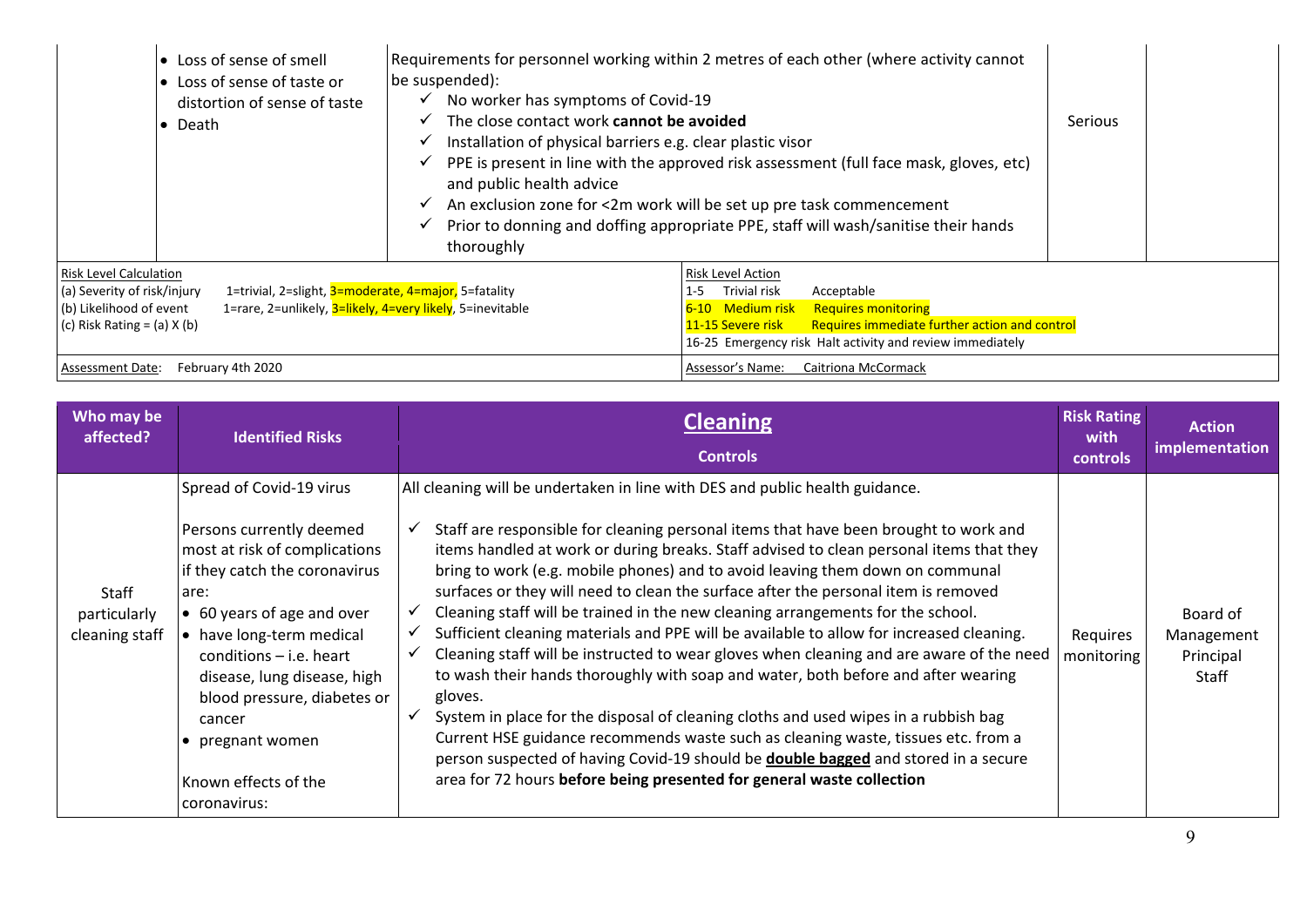| • A fever (high temperature<br>non-disposable cloths are clean before re-use<br>of 37.5 degrees Celsius or<br>above)<br>$\circ$<br>• A cough - this can be any<br>ready for use that day.<br>kind of cough, not just a dry<br>✓<br>cough<br>a fresh solution of disinfectant before re-use<br>• Shortness of breath or<br>breathing difficulties<br>• Loss of sense of smell<br>• Loss of sense of taste or<br>distortion of sense of taste<br>Death | System in place to make sure reusable cleaning equipment including mop heads and<br>All such equipment will be washed in the washing machine at 90 degrees<br>each evening, and place into the dryer by a staff member each morning,<br>System in place to ensure that equipment such as buckets are emptied and cleaned with |
|------------------------------------------------------------------------------------------------------------------------------------------------------------------------------------------------------------------------------------------------------------------------------------------------------------------------------------------------------------------------------------------------------------------------------------------------------|-------------------------------------------------------------------------------------------------------------------------------------------------------------------------------------------------------------------------------------------------------------------------------------------------------------------------------|
| Risk Level Calculation<br>1=trivial, 2=slight, 3=moderate, 4=major, 5=fatality<br>(a) Severity of risk/injury<br>(b) Likelihood of event<br>1=rare, 2=unlikely, 3=likely, 4=very likely, 5=inevitable<br>(c) Risk Rating = (a) $X$ (b)                                                                                                                                                                                                               | Risk Level Action<br>Trivial risk<br>Acceptable<br>$1 - 5$<br>6-10 Medium risk<br><b>Requires monitoring</b><br>Requires immediate further action and control<br>11-15 Severe risk<br>16-25 Emergency risk Halt activity and review immediately                                                                               |
| February 4th 2020<br>Assessment Date:                                                                                                                                                                                                                                                                                                                                                                                                                | Assessor's Name:<br>Caitriona McCormack                                                                                                                                                                                                                                                                                       |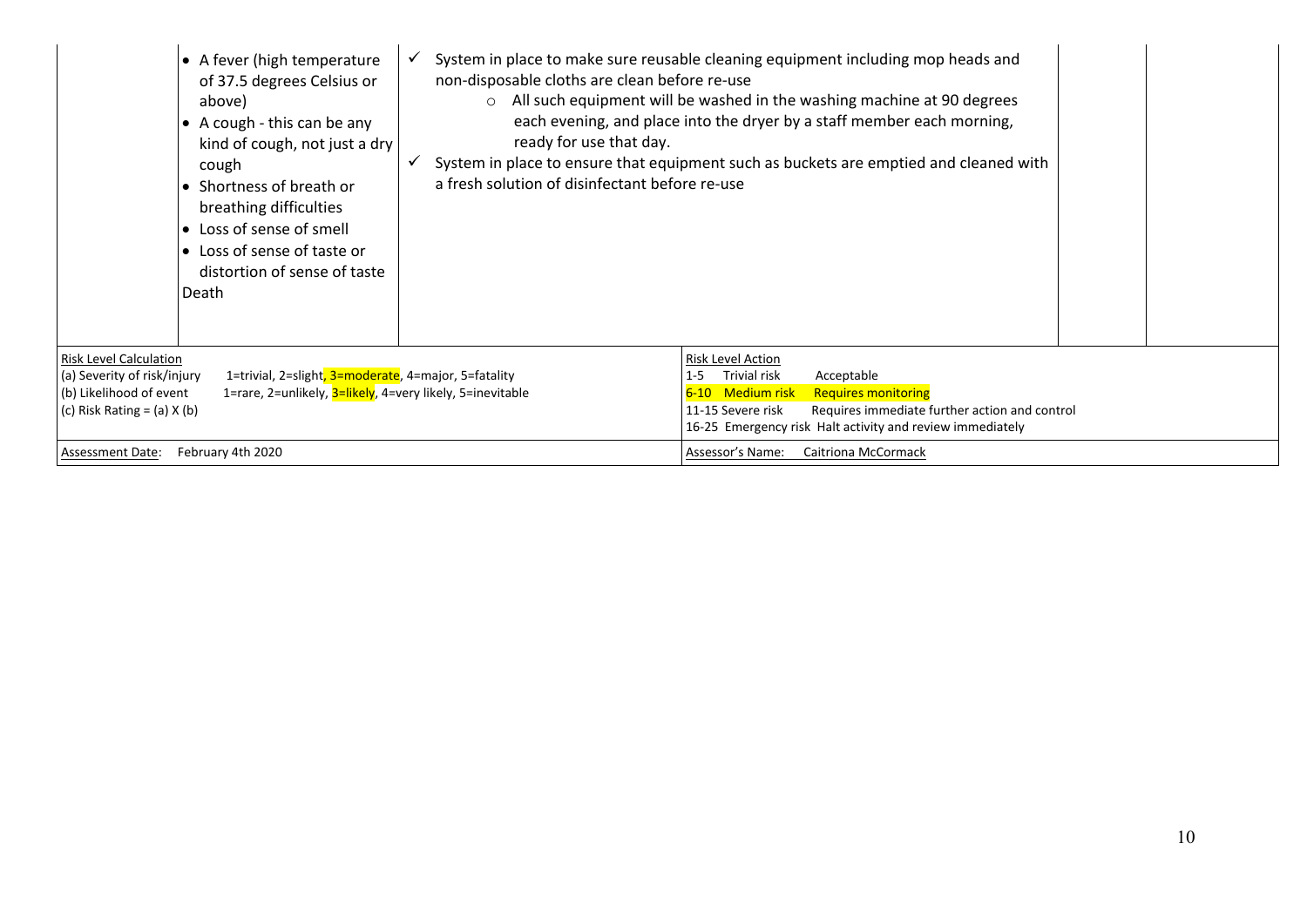| Who may be<br>affected?                                                                                                    | <b>Identified Risks</b>                                                                                                                                                                                                                                                                                                                                                                                                                                                                                                                                                                                                                         |                                                                                                                                                                                                                   | <b>Teaching</b><br><b>Controls</b>                                                                                                                                                                                                                                                                                                                                                                                                                                                                                                                                                                                                                             | <b>Risk Rating</b><br>with<br>controls | <b>Action implementation</b>                                           |
|----------------------------------------------------------------------------------------------------------------------------|-------------------------------------------------------------------------------------------------------------------------------------------------------------------------------------------------------------------------------------------------------------------------------------------------------------------------------------------------------------------------------------------------------------------------------------------------------------------------------------------------------------------------------------------------------------------------------------------------------------------------------------------------|-------------------------------------------------------------------------------------------------------------------------------------------------------------------------------------------------------------------|----------------------------------------------------------------------------------------------------------------------------------------------------------------------------------------------------------------------------------------------------------------------------------------------------------------------------------------------------------------------------------------------------------------------------------------------------------------------------------------------------------------------------------------------------------------------------------------------------------------------------------------------------------------|----------------------------------------|------------------------------------------------------------------------|
| All staff and<br>pupils                                                                                                    | Spread of Covid-19 virus<br>Persons currently deemed most at risk of<br>complications if they catch the<br>coronavirus are:<br>• 60 years of age and over<br>• have long-term medical conditions -<br>i.e. heart disease, lung disease, high<br>blood pressure, diabetes or cancer<br>• pregnant women<br>Known effects of the coronavirus:<br>• A fever (high temperature of 37.5<br>degrees Celsius or above)<br>• A cough - this can be any kind of<br>cough, not just a dry cough<br>• Shortness of breath or breathing<br>difficulties<br>• Loss of sense of smell<br>• Loss of sense of taste or distortion of<br>sense of taste<br>Death | $\bullet$<br>the most.<br>$\bullet$<br>within their designated class bubbles.<br>staff member in a different bubble.<br>use in school.<br>mask/shield or both).<br>$\bullet$<br>unless given permission by staff. | Staff will restrict their movements to within their own bubble.<br>SET's will, in so far as is possible, only work with one bubble or two at<br>Staff working with the senior end of the school must not interact with<br>junior end bubbles and vice versa. Movements must be restricted to<br>New phone system to be installed, and used to make contact with a<br>All staff will be provided with surgical grade face masks and visors for<br>All staff must try to maintain a 2m distance from all others in the class<br>bubble. Where this is not possible staff must use PPE (face<br>Children will not be permitted to circulate around the classroom, | Requires<br>monitoring                 | <b>Board of Management</b><br>Principal<br><b>Administration staff</b> |
| <b>Risk Level Calculation</b><br>(a) Severity of risk/injury<br>(b) Likelihood of event<br>(c) Risk Rating = $(a)$ X $(b)$ | 1=trivial, 2=slight, 3=moderate, 4=major, 5=fatality<br>1=rare, 2=unlikely, 3=likely, 4=very likely, 5=inevitable                                                                                                                                                                                                                                                                                                                                                                                                                                                                                                                               |                                                                                                                                                                                                                   | Risk Level Action<br><b>Trivial risk</b><br>$1 - 5$<br>Acceptable<br>6-10 Medium risk<br><b>Requires monitoring</b><br>Requires immediate further action and control<br>11-15 Severe risk<br>16-25 Emergency risk Halt activity and review immediately                                                                                                                                                                                                                                                                                                                                                                                                         |                                        |                                                                        |
| <b>Assessment Date:</b>                                                                                                    | February 4th 2020                                                                                                                                                                                                                                                                                                                                                                                                                                                                                                                                                                                                                               |                                                                                                                                                                                                                   | Assessor's Name:<br><b>Caitriona McCormack</b>                                                                                                                                                                                                                                                                                                                                                                                                                                                                                                                                                                                                                 |                                        |                                                                        |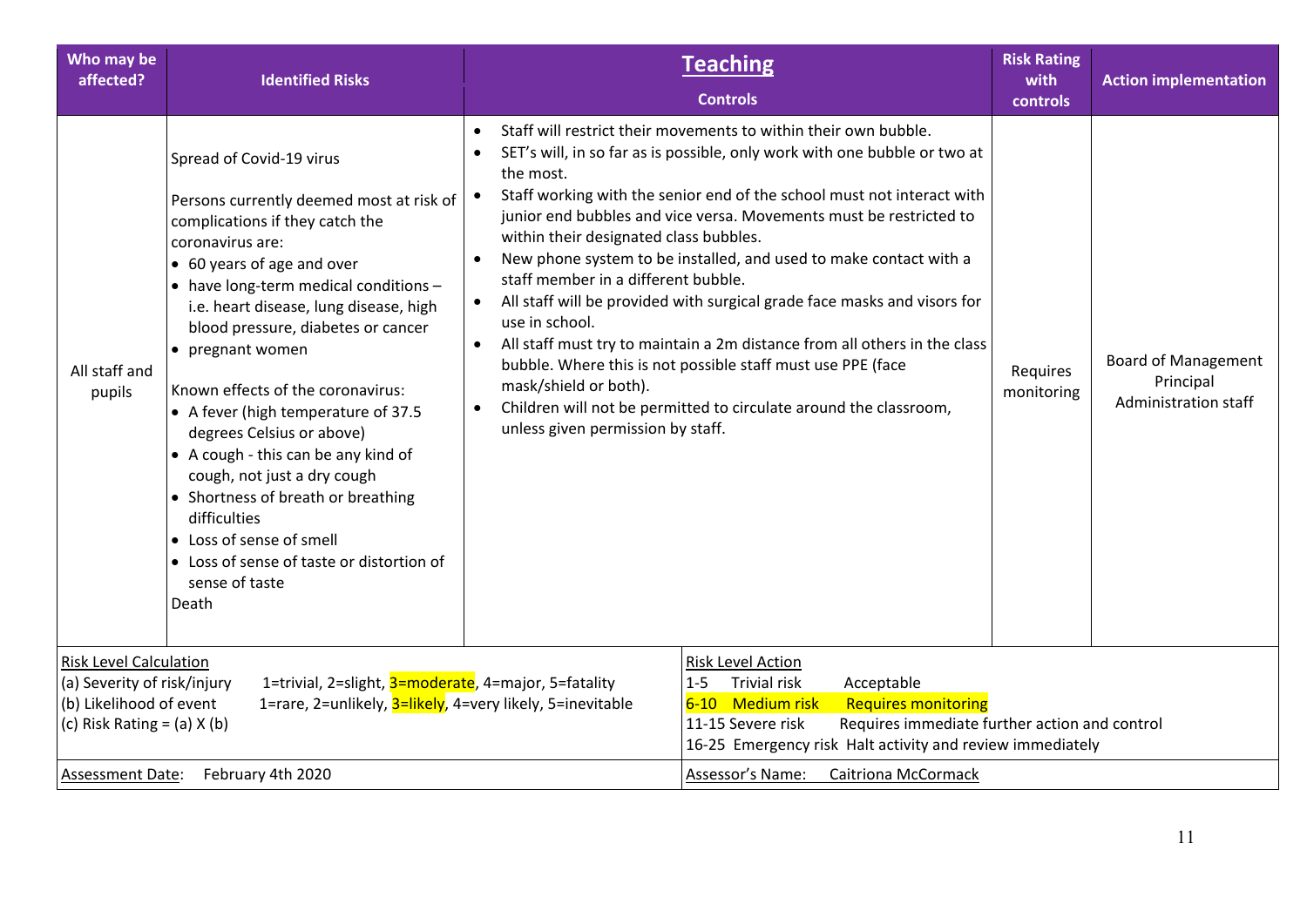| Who may be<br>affected?                                                                                                                                                                                                                         | <b>Identified Risks</b>                                                                                                                                                                                                                                                                                                                                                                                                                                                                                                                                                                                                                         |                                                                                                                                                                                                                                                        | <b>Office and administration areas</b><br><b>Controls</b>                                                                                                                                                                                                                                                                                                                                                                                                                                        | <b>Risk Rating</b><br>with<br>controls | <b>Action implementation</b>                                    |
|-------------------------------------------------------------------------------------------------------------------------------------------------------------------------------------------------------------------------------------------------|-------------------------------------------------------------------------------------------------------------------------------------------------------------------------------------------------------------------------------------------------------------------------------------------------------------------------------------------------------------------------------------------------------------------------------------------------------------------------------------------------------------------------------------------------------------------------------------------------------------------------------------------------|--------------------------------------------------------------------------------------------------------------------------------------------------------------------------------------------------------------------------------------------------------|--------------------------------------------------------------------------------------------------------------------------------------------------------------------------------------------------------------------------------------------------------------------------------------------------------------------------------------------------------------------------------------------------------------------------------------------------------------------------------------------------|----------------------------------------|-----------------------------------------------------------------|
| Staff                                                                                                                                                                                                                                           | Spread of Covid-19 virus<br>Persons currently deemed most at risk of<br>complications if they catch the<br>coronavirus are:<br>• 60 years of age and over<br>• have long-term medical conditions -<br>i.e. heart disease, lung disease, high<br>blood pressure, diabetes or cancer<br>• pregnant women<br>Known effects of the coronavirus:<br>• A fever (high temperature of 37.5<br>degrees Celsius or above)<br>• A cough - this can be any kind of<br>cough, not just a dry cough<br>• Shortness of breath or breathing<br>difficulties<br>• Loss of sense of smell<br>• Loss of sense of taste or distortion of<br>sense of taste<br>Death | workstations and staff.<br>protect health and safety.<br>$\bullet$<br>$\bullet$<br>door easily accessible to all staff.<br>$\bullet$                                                                                                                   | Office capacity to be limited to 2, including school secretary, to<br>facilitate the maintenance of physical distancing between designated<br>The number of employees permitted to work in an office at any<br>particular time shall be limited, as a necessary control measure to<br>Phones installed in each classroom for ease of contact with all staff.<br>Photocopier to be placed in the well ventilated hallway outside office<br>Gatherings at the photocopier is strongly discouraged. | Requires<br>monitoring                 | <b>Board of Management</b><br>Principal<br>Administration staff |
| <b>Risk Level Calculation</b><br>1=trivial, 2=slight, 3=moderate, 4=major, 5=fatality<br>(a) Severity of risk/injury<br>(b) Likelihood of event<br>1=rare, 2=unlikely, 3=likely, 4=very likely, 5=inevitable<br>(c) Risk Rating = $(a)$ X $(b)$ |                                                                                                                                                                                                                                                                                                                                                                                                                                                                                                                                                                                                                                                 | Risk Level Action<br><b>Trivial risk</b><br>Acceptable<br>$1 - 5$<br>6-10 Medium risk<br><b>Requires monitoring</b><br>Requires immediate further action and control<br>11-15 Severe risk<br>16-25 Emergency risk Halt activity and review immediately |                                                                                                                                                                                                                                                                                                                                                                                                                                                                                                  |                                        |                                                                 |
| Assessment Date:                                                                                                                                                                                                                                | February 4th 2020                                                                                                                                                                                                                                                                                                                                                                                                                                                                                                                                                                                                                               |                                                                                                                                                                                                                                                        | Assessor's Name:<br>Caitriona McCormack                                                                                                                                                                                                                                                                                                                                                                                                                                                          |                                        |                                                                 |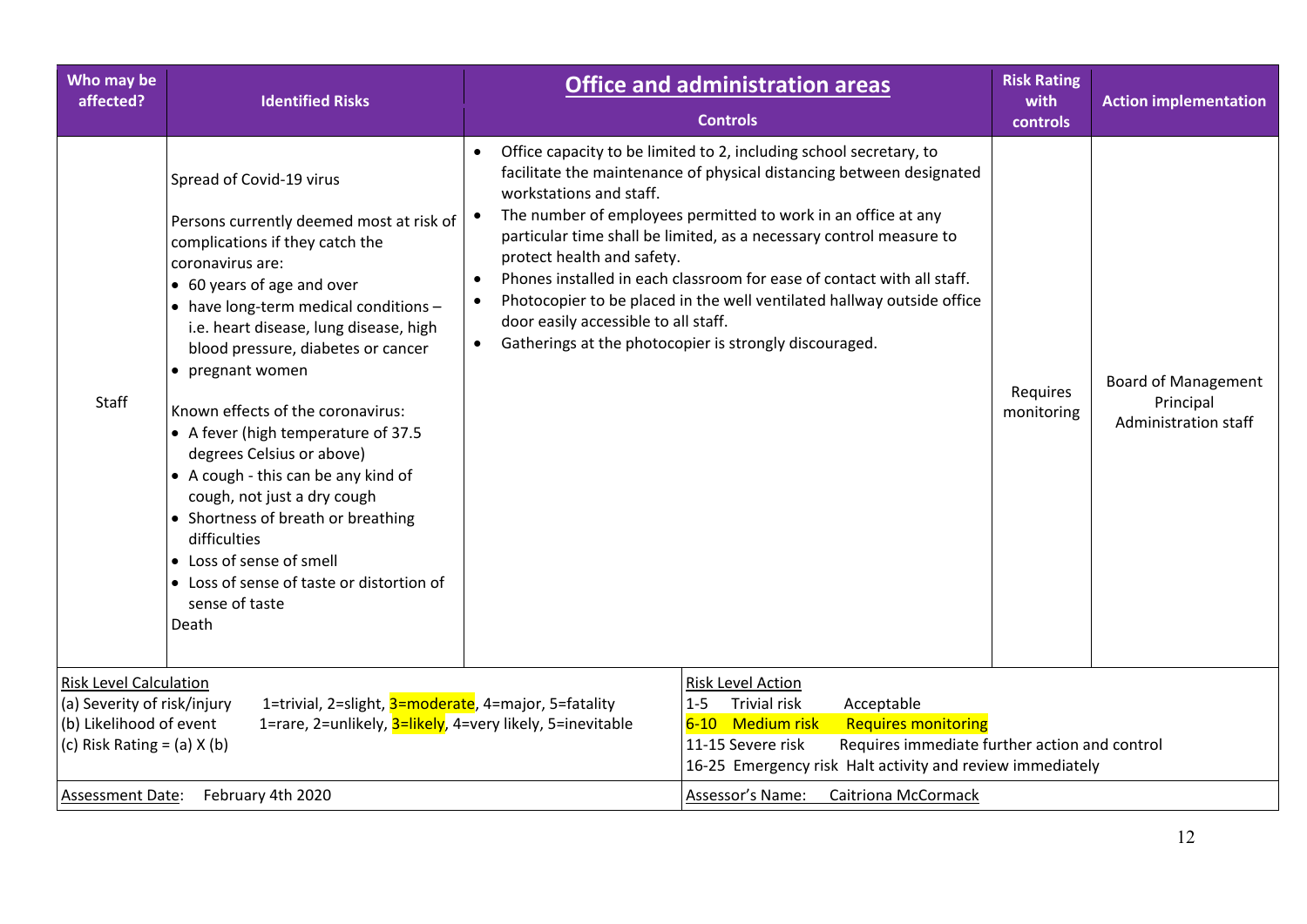| Who may be | <b>Identified Risks</b>                                                                                                                                                                                                                                                                                                                                                                                                                                                                                                                                                                                                                              | Use of PPE                                                                                                                                                                                                                                                                                                                                                                                                                                                                                                                                                                                                                                                                                                                                                                                                                                                                                                                                                                                                                                                                                                                                                                                                                                                                                                                                                                                                                                                                                                                                                                                                                                                                                                                                                                                                                                                                                                                                                                            | <b>Risk Rating</b>     | <b>Action</b>                                |
|------------|------------------------------------------------------------------------------------------------------------------------------------------------------------------------------------------------------------------------------------------------------------------------------------------------------------------------------------------------------------------------------------------------------------------------------------------------------------------------------------------------------------------------------------------------------------------------------------------------------------------------------------------------------|---------------------------------------------------------------------------------------------------------------------------------------------------------------------------------------------------------------------------------------------------------------------------------------------------------------------------------------------------------------------------------------------------------------------------------------------------------------------------------------------------------------------------------------------------------------------------------------------------------------------------------------------------------------------------------------------------------------------------------------------------------------------------------------------------------------------------------------------------------------------------------------------------------------------------------------------------------------------------------------------------------------------------------------------------------------------------------------------------------------------------------------------------------------------------------------------------------------------------------------------------------------------------------------------------------------------------------------------------------------------------------------------------------------------------------------------------------------------------------------------------------------------------------------------------------------------------------------------------------------------------------------------------------------------------------------------------------------------------------------------------------------------------------------------------------------------------------------------------------------------------------------------------------------------------------------------------------------------------------------|------------------------|----------------------------------------------|
| affected?  |                                                                                                                                                                                                                                                                                                                                                                                                                                                                                                                                                                                                                                                      | <b>Controls</b>                                                                                                                                                                                                                                                                                                                                                                                                                                                                                                                                                                                                                                                                                                                                                                                                                                                                                                                                                                                                                                                                                                                                                                                                                                                                                                                                                                                                                                                                                                                                                                                                                                                                                                                                                                                                                                                                                                                                                                       | with controls          | implementation                               |
| Staff      | Spread of Covid-19 virus<br>Persons currently deemed most at<br>risk of complications if they catch<br>the coronavirus are:<br>• 60 years of age and over<br>• have long-term medical<br>conditions - i.e. heart disease,<br>lung disease, high blood pressure,<br>diabetes or cancer<br>• pregnant women<br>Known effects of the coronavirus:<br>• A fever (high temperature of 37.5<br>degrees Celsius or above)<br>• A cough - this can be any kind of<br>cough, not just a dry cough<br>• Shortness of breath or breathing<br>difficulties<br>• Loss of sense of smell<br>• Loss of sense of taste or distortion<br>of sense of taste<br>• Death | The correct use of Personal Protective Equipment (PPE) such as face<br>$\bullet$<br>shields/visors or clear plastic barriers or Perspex screens etc. will be<br>required in some circumstances to address identified risks of spread of the<br>virus.<br>Where PPE is required by staff, they will be notified accordingly and be<br>$\bullet$<br>provided with the necessary PPE and provided with training and<br>information in the proper use, cleaning, storage and disposal of PPE.<br>PPE needs to be consistently and properly worn when required. In<br>addition, it must be regularly inspected, cleaned, maintained and replaced<br>as necessary.<br>PPE will be required to be worn by staff in situations where a 2m distance<br>cannot be maintained and while moving throughout the building, in<br>hallways etc.<br>Current general guidance from the HSE in relation to the wearing of face<br>coverings, masks and gloves is available at the following Link:<br>https://www2.hse.ie/conditions/coronavirus/face-masks-disposable-<br>gloves.html<br>Face masks and shields will be provided to all staff and are available for<br>$\bullet$<br>optional use also.<br>As per HPSC guidelines, surgical grade masks will be provided for all SNA's<br>and SET's.<br>When SNAs are within 2m of a pupil and to whom they are delivering<br>personal care or attention for a period of time the face covering should<br>normally be a surgical mask. If or any reason use of a surgical mask or<br>cloth face covering is not practical for any reason, they should use a visor<br>of a quality suitable for use in a healthcare setting however HPSC advice is<br>that a visor does not provide protection equivalent to a mask.<br>Mask and visors should be donned and doffed and disposed of as<br>demonstrated in videos available at<br>https://www.hpsc.ie/az/respiratory/coronavirus/novelcoronavirus/guidan<br>ce/infectionpreventionandcontrolguidance/ppe/. | Requires<br>monitoring | Board of<br>Management<br>Principal<br>Staff |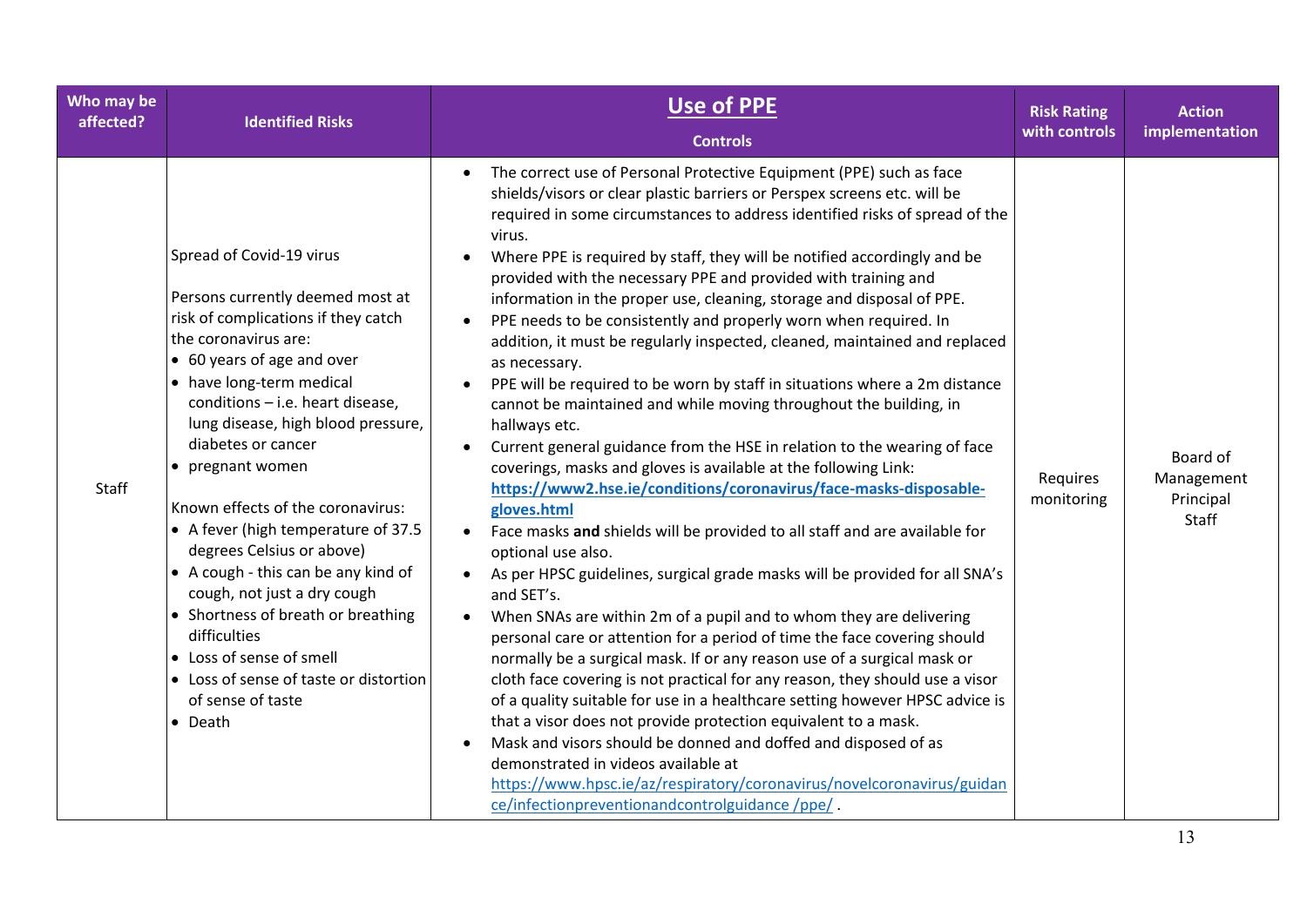|                                                                                                                            | damaged.<br>visiting the toilet.<br>surgical mask.<br>$\bullet$<br>$\bullet$<br>placed in domestic waste          | $\triangleright$ Masks should be removed and disposed of if they are wet or<br>$\triangleright$ Masks should be removed and disposed of if going or a break or<br>Gloves and aprons should not be used routinely in the educational setting.<br>If providing care that involves specific risk of exposure to blood or body<br>fluids (oral fluids, faeces, urine) use of gloves and a disposable plastic<br>apron is appropriate. These must be removed and disposed of safely and<br>hand hygiene performed after caring for each individual. Note with<br>respect to faeces and urine the risk of infection is related to other<br>infectious organisms rather than COVID-19. 10. Hand hygiene should be<br>performed before donning and after removing gloves.<br>If providing care that involves a risk of splashing of body fluids a visor is<br>required to protect the eyes from splashing even if already wearing a<br>Used PPE is generally discarded directly into domestic waste.<br>PPE used when attending to a person with suspected COVID-19 while<br>waiting for collection can be placed in a separate plastic bag, which is then<br>*Face coverings are not recommended to be worn by children under 13 years. |
|----------------------------------------------------------------------------------------------------------------------------|-------------------------------------------------------------------------------------------------------------------|----------------------------------------------------------------------------------------------------------------------------------------------------------------------------------------------------------------------------------------------------------------------------------------------------------------------------------------------------------------------------------------------------------------------------------------------------------------------------------------------------------------------------------------------------------------------------------------------------------------------------------------------------------------------------------------------------------------------------------------------------------------------------------------------------------------------------------------------------------------------------------------------------------------------------------------------------------------------------------------------------------------------------------------------------------------------------------------------------------------------------------------------------------------------------------------------------------------------------------|
| <b>Risk Level Calculation</b><br>(a) Severity of risk/injury<br>(b) Likelihood of event<br>(c) Risk Rating = $(a)$ X $(b)$ | 1=trivial, 2=slight, 3=moderate, 4=major, 5=fatality<br>1=rare, 2=unlikely, 3=likely, 4=very likely, 5=inevitable | <b>Risk Level Action</b><br>Acceptable<br>Trivial risk<br>$1 - 5$<br>6-10 Medium risk<br><b>Requires monitoring</b><br>11-15 Severe risk<br>Requires immediate further action and control<br>16-25 Emergency risk Halt activity and review immediately                                                                                                                                                                                                                                                                                                                                                                                                                                                                                                                                                                                                                                                                                                                                                                                                                                                                                                                                                                           |
| <b>Assessment Date:</b>                                                                                                    | February 4 <sup>th</sup> 2020                                                                                     | Assessor's Name:<br><b>Caitriona McCormack</b>                                                                                                                                                                                                                                                                                                                                                                                                                                                                                                                                                                                                                                                                                                                                                                                                                                                                                                                                                                                                                                                                                                                                                                                   |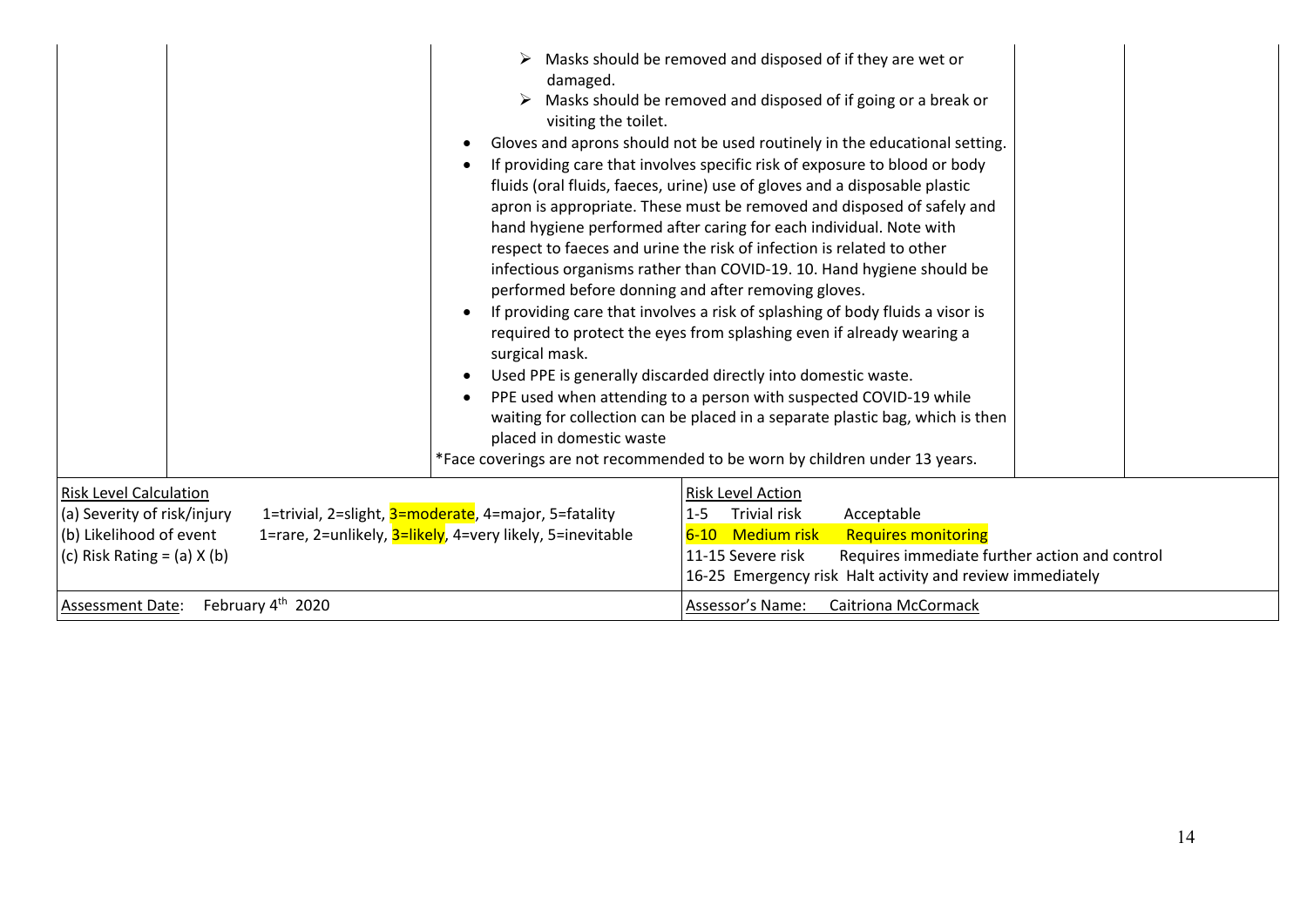| Who may be<br>affected?                                                                                                                                                                                                                         | <b>Identified Risks</b>                                                                                                                                                                                                                                                                                                                                                                                                                                                                                                                                                                                                                              |                                                                                                                                        | <b>Handling books and other resources during Covid-19</b><br><b>Controls</b>                                                                                                                                                                                                                                                                                                                                                                                                                                                                                                                                                                                                                                                                                                                                                                                                                                                                                                                                                                                                                                                                                    | <b>Risk Rating</b><br>with<br>controls | <b>Action implementation</b>                     |
|-------------------------------------------------------------------------------------------------------------------------------------------------------------------------------------------------------------------------------------------------|------------------------------------------------------------------------------------------------------------------------------------------------------------------------------------------------------------------------------------------------------------------------------------------------------------------------------------------------------------------------------------------------------------------------------------------------------------------------------------------------------------------------------------------------------------------------------------------------------------------------------------------------------|----------------------------------------------------------------------------------------------------------------------------------------|-----------------------------------------------------------------------------------------------------------------------------------------------------------------------------------------------------------------------------------------------------------------------------------------------------------------------------------------------------------------------------------------------------------------------------------------------------------------------------------------------------------------------------------------------------------------------------------------------------------------------------------------------------------------------------------------------------------------------------------------------------------------------------------------------------------------------------------------------------------------------------------------------------------------------------------------------------------------------------------------------------------------------------------------------------------------------------------------------------------------------------------------------------------------|----------------------------------------|--------------------------------------------------|
| Staff<br>(particularly<br>SNAs, school<br>secretaries and<br>school book<br>rental co-<br>ordinator)                                                                                                                                            | Spread of Covid-19 virus<br>Persons currently deemed most at<br>risk of complications if they catch<br>the coronavirus are:<br>• 60 years of age and over<br>• have long-term medical<br>conditions - i.e. heart disease,<br>lung disease, high blood pressure,<br>diabetes or cancer<br>• pregnant women<br>Known effects of the coronavirus:<br>• A fever (high temperature of 37.5<br>degrees Celsius or above)<br>• A cough - this can be any kind of<br>cough, not just a dry cough<br>• Shortness of breath or breathing<br>difficulties<br>• Loss of sense of smell<br>• Loss of sense of taste or distortion<br>of sense of taste<br>• Death | compiling resource packs:<br>Maintain physical distancing (currently 2 metres)<br>Covid-19<br>from active work areas within the school | The Board of Management has to prepare for the return of school books<br>(book rental scheme) and other resource materials (including IT equipment)<br>so that these will be available to pupils for rest of the new school year. The<br>following guidelines are recommended for staff when receiving or assisting in<br>Observe good hygiene (hand washing and respiratory etiquette, do<br>not touch your eyes, nose, mouth with unwashed hands, etc.) before<br>and after handling books and other materials returned to the school<br>Follow the agreed school protocols if you are displaying symptoms of<br>Any books or other items (resource packs, computers, etc.) being<br>returned to the school should be quarantined for 72 hours.<br>Quarantining means placing these items in sealed boxes that are<br>labelled with the time and date of the start of the 72-hour quarantine<br>period. These boxes should be stored in a separate location away<br>Following the expiry of the 72-hour quarantine period the items may<br>be unboxed, cleaned and prepared for the next school year<br>Hands should be washed in line with relevant guidance | Requires<br>monitoring                 | <b>Board of Management</b><br>Principal<br>Staff |
| <b>Risk Level Calculation</b><br>1=trivial, 2=slight, 3=moderate, 4=major, 5=fatality<br>(a) Severity of risk/injury<br>(b) Likelihood of event<br>1=rare, 2=unlikely, 3=likely, 4=very likely, 5=inevitable<br>(c) Risk Rating = $(a)$ X $(b)$ |                                                                                                                                                                                                                                                                                                                                                                                                                                                                                                                                                                                                                                                      |                                                                                                                                        | Risk Level Action<br><b>Trivial risk</b><br>Acceptable<br>$1 - 5$<br>6-10 Medium risk<br><b>Requires monitoring</b><br>11-15 Severe risk<br>Requires immediate further action and control<br>16-25 Emergency risk Halt activity and review immediately                                                                                                                                                                                                                                                                                                                                                                                                                                                                                                                                                                                                                                                                                                                                                                                                                                                                                                          |                                        |                                                  |
| <b>Assessment Date:</b>                                                                                                                                                                                                                         | February 4th 2020                                                                                                                                                                                                                                                                                                                                                                                                                                                                                                                                                                                                                                    |                                                                                                                                        | Assessor's Name:<br>Caitriona McCormack                                                                                                                                                                                                                                                                                                                                                                                                                                                                                                                                                                                                                                                                                                                                                                                                                                                                                                                                                                                                                                                                                                                         |                                        |                                                  |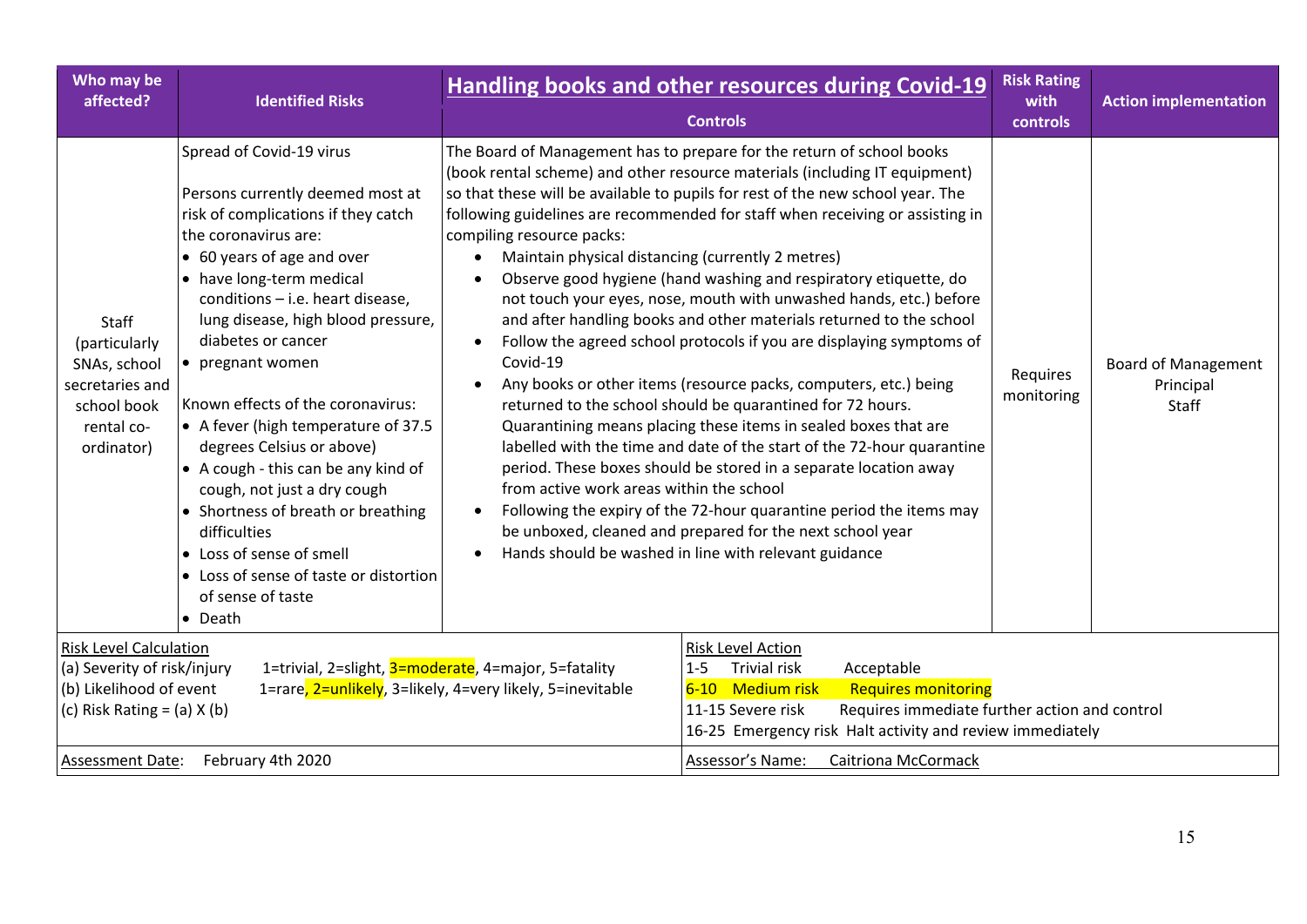| Who may be<br>affected?                                                                                                    | <b>Identified Risks</b>                                                                                                                                                                                                                                                                                                                                                                                                                                                                                                                                                                                                                         |                                                                                                                   | <b>Using hand tools or equipment</b><br><b>Controls</b>                                                                                                                                                                                                                                                                                                                                                                                                                          | <b>Risk Rating</b><br>with<br>controls | <b>Action implementation</b>                     |
|----------------------------------------------------------------------------------------------------------------------------|-------------------------------------------------------------------------------------------------------------------------------------------------------------------------------------------------------------------------------------------------------------------------------------------------------------------------------------------------------------------------------------------------------------------------------------------------------------------------------------------------------------------------------------------------------------------------------------------------------------------------------------------------|-------------------------------------------------------------------------------------------------------------------|----------------------------------------------------------------------------------------------------------------------------------------------------------------------------------------------------------------------------------------------------------------------------------------------------------------------------------------------------------------------------------------------------------------------------------------------------------------------------------|----------------------------------------|--------------------------------------------------|
| All staff                                                                                                                  | Spread of Covid-19 virus<br>Persons currently deemed most at risk of<br>complications if they catch the<br>coronavirus are:<br>• 60 years of age and over<br>• have long-term medical conditions -<br>i.e. heart disease, lung disease, high<br>blood pressure, diabetes or cancer<br>• pregnant women<br>Known effects of the coronavirus:<br>• A fever (high temperature of 37.5<br>degrees Celsius or above)<br>• A cough - this can be any kind of<br>cough, not just a dry cough<br>• Shortness of breath or breathing<br>difficulties<br>• Loss of sense of smell<br>• Loss of sense of taste or distortion of<br>sense of taste<br>Death | $\bullet$<br>that they are undertaking<br>cross contamination<br>reasonably practicable<br>$\bullet$<br>$\bullet$ | Staff must wear the appropriate PPE for the nature of the work<br>All tools and equipment must be properly sanitised to prevent<br>Arrangements should be put in place for one individual to use<br>the same tool, equipment and machinery as far as is<br>Cleaning material will be available so that all tools can<br>be wiped down with disinfectant between each use<br>All mobile machinery (including lawnmowers) must be<br>thoroughly cleaned and santisied prior to use | Requires<br>monitoring                 | <b>Board of Management</b><br>Principal<br>Staff |
| <b>Risk Level Calculation</b><br>(a) Severity of risk/injury<br>(b) Likelihood of event<br>(c) Risk Rating = $(a)$ X $(b)$ | 1=trivial, 2=slight, 3=moderate, 4=major, 5=fatality<br>1=rare, 2=unlikely, 3=likely, 4=very likely, 5=inevitable                                                                                                                                                                                                                                                                                                                                                                                                                                                                                                                               |                                                                                                                   | Risk Level Action<br><b>Trivial risk</b><br>Acceptable<br>$1 - 5$<br>6-10 Medium risk<br><b>Requires monitoring</b><br>11-15 Severe risk<br>Requires immediate further action and control<br>16-25 Emergency risk Halt activity and review immediately                                                                                                                                                                                                                           |                                        |                                                  |
| <b>Assessment Date:</b>                                                                                                    | February 4th 2020                                                                                                                                                                                                                                                                                                                                                                                                                                                                                                                                                                                                                               |                                                                                                                   | Assessor's Name:<br><b>Caitriona McCormack</b>                                                                                                                                                                                                                                                                                                                                                                                                                                   |                                        |                                                  |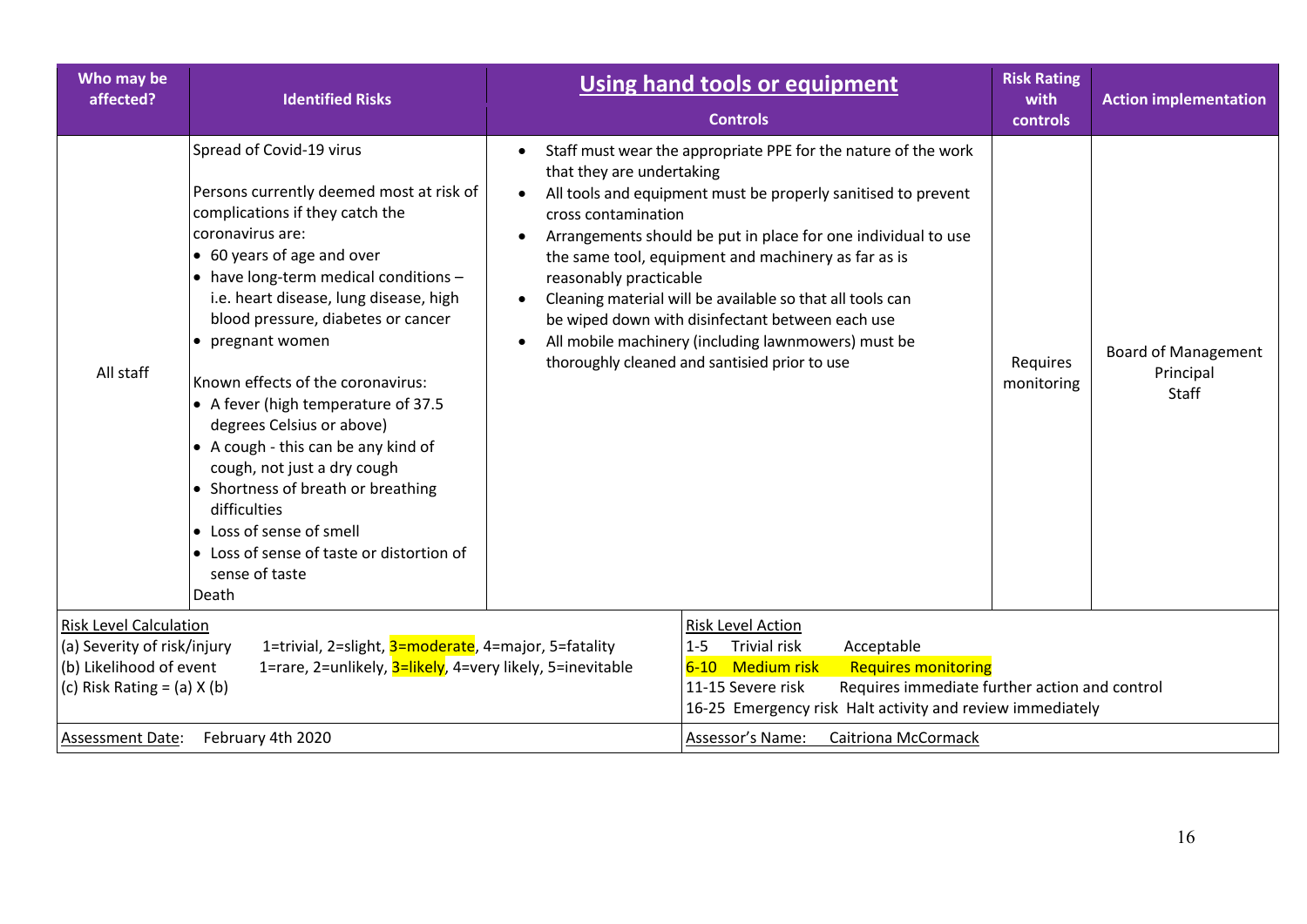| Who may be<br>affected?                                                                 | <b>Identified Risks</b>                                                                                                                                                                                                                                                                                                                                                                                                                                                                                                                                                                                                                                                     | Dealing with a suspected case of Covid-19<br><b>Controls</b>                                                                                                                                                                                                                                                                                                                                                                                                                                                                                                                                                                                                                                                                                                                                                                                                                                                                                                                                                                                                                                                                                                                                                                                                                                                                                                                                                                                                                                                                                                                                                                                                                                                                                                                                                                                                                                                                                                                                                                                                                                                                                                                                                                                                                                                                                                                                                                                                                                                                                                                                                                                                                                                                                                                                                                                                                                                                     | <b>Risk Rating</b><br>with<br>controls | <b>Action</b><br>implementation              |
|-----------------------------------------------------------------------------------------|-----------------------------------------------------------------------------------------------------------------------------------------------------------------------------------------------------------------------------------------------------------------------------------------------------------------------------------------------------------------------------------------------------------------------------------------------------------------------------------------------------------------------------------------------------------------------------------------------------------------------------------------------------------------------------|----------------------------------------------------------------------------------------------------------------------------------------------------------------------------------------------------------------------------------------------------------------------------------------------------------------------------------------------------------------------------------------------------------------------------------------------------------------------------------------------------------------------------------------------------------------------------------------------------------------------------------------------------------------------------------------------------------------------------------------------------------------------------------------------------------------------------------------------------------------------------------------------------------------------------------------------------------------------------------------------------------------------------------------------------------------------------------------------------------------------------------------------------------------------------------------------------------------------------------------------------------------------------------------------------------------------------------------------------------------------------------------------------------------------------------------------------------------------------------------------------------------------------------------------------------------------------------------------------------------------------------------------------------------------------------------------------------------------------------------------------------------------------------------------------------------------------------------------------------------------------------------------------------------------------------------------------------------------------------------------------------------------------------------------------------------------------------------------------------------------------------------------------------------------------------------------------------------------------------------------------------------------------------------------------------------------------------------------------------------------------------------------------------------------------------------------------------------------------------------------------------------------------------------------------------------------------------------------------------------------------------------------------------------------------------------------------------------------------------------------------------------------------------------------------------------------------------------------------------------------------------------------------------------------------------|----------------------------------------|----------------------------------------------|
| Staff<br>Pupils<br>Visitors<br><b>Contractors</b>                                       | Spread of Covid-19 virus<br>Persons currently deemed<br>most at risk of<br>complications if they catch<br>the coronavirus are:<br>• 60 years of age and over<br>• have long-term medical<br>$conditions - i.e.$ heart<br>disease, lung disease,<br>high blood pressure,<br>diabetes or cancer<br>• pregnant women<br>Known effects of the<br>coronavirus:<br>• A fever (temperature of<br>37.5 degrees Celsius or<br>above)<br>$\bullet$ A cough - this can be<br>any kind of cough, not<br>just a dry cough<br>• Shortness of breath or<br>breathing difficulties<br>• Loss of sense of smell<br>• Loss of sense of taste or<br>distortion of sense of<br>taste<br>• Death | The Board of Management will:<br>✓<br>Encourage all staff to download the HSE COVID-19 tracker app to assist Public Health for contract tracing<br>purposes both in and out of the school setting.<br>$\checkmark$<br>Appoint appropriate persons for dealing with suspected cases.<br>Have a designated isolation area available within the school building. The designated area and the route<br>✓<br>to the designated area is easily accessible and as far as is reasonable and practicable, is accessible by<br>people with disabilities. The possibility of having more than one person displaying signs of Covid-19 needs<br>to be considered so an additional isolation area is available. The designated area has the ability to isolate<br>the person behind a closed door and away from other workers.<br>Appoint a member of the school management team to oversee that all aspects of the protocols to deal<br>with a suspected case have been adhered to.<br>If a person displays symptoms of Covid-19 the following procedure is to be implemented:<br>Isolate the person and have a procedure in place to accompany the individual (In the case of a child, the<br>designated SET) to the designated isolation area via the isolation route, keeping at least 2 metres away<br>from the symptomatic person and also making sure that others maintain a distance of at least 2 metres<br>from the symptomatic person at all times.<br>Provide a mask for the person presenting with symptoms if one is available. He/she should wear the mask<br>✓<br>if in a common area with other people or while exiting the premises.<br>Assess whether the individual who is displaying symptoms can immediately be directed to go home and<br>$\checkmark$<br>call their doctor and continue self-isolation at home.<br>Facilitate the person presenting with symptoms remaining in isolation if they cannot immediately go<br>✓<br>home and facilitate them calling their doctor. The individual should avoid touching people, surfaces and<br>objects. Advice should be given to the person presenting with symptoms to cover their mouth and nose<br>with the disposable tissue provided when they cough or sneeze and put the tissue in the waste bag<br>provided<br>$\checkmark$<br>If the person is well enough to go home, arrange for them to be transported home by a family member, as<br>soon as possible and advise them to inform their general practitioner by phone of their symptoms. Public<br>transport of any kind should not be used<br>✓<br>If they are too unwell to go home or advice is required, contact 999 or 112 and inform them that the sick<br>person is a Covid-19 suspect.<br>✓<br>Carry out an assessment of the incident which will form part of determining follow-up actions and<br>recovery.<br>✓<br>Arrange for appropriate cleaning of the isolation area and work areas involved. | Requires<br>monitoring                 | Board of<br>Management<br>Principal<br>Staff |
| <b>Risk Level Calculation</b><br>(a) Severity of risk/injury<br>(b) Likelihood of event |                                                                                                                                                                                                                                                                                                                                                                                                                                                                                                                                                                                                                                                                             | <b>Risk Level Action</b><br>1=trivial, 2=slight, 3=moderate, 4=major, 5=fatality<br><b>Trivial risk</b><br>Acceptable<br>$1 - 5$<br>6-10 Medium risk<br><b>Requires monitoring</b><br>1=rare, 2=unlikely, 3=likely, 4=very likely, 5=inevitable                                                                                                                                                                                                                                                                                                                                                                                                                                                                                                                                                                                                                                                                                                                                                                                                                                                                                                                                                                                                                                                                                                                                                                                                                                                                                                                                                                                                                                                                                                                                                                                                                                                                                                                                                                                                                                                                                                                                                                                                                                                                                                                                                                                                                                                                                                                                                                                                                                                                                                                                                                                                                                                                                  |                                        |                                              |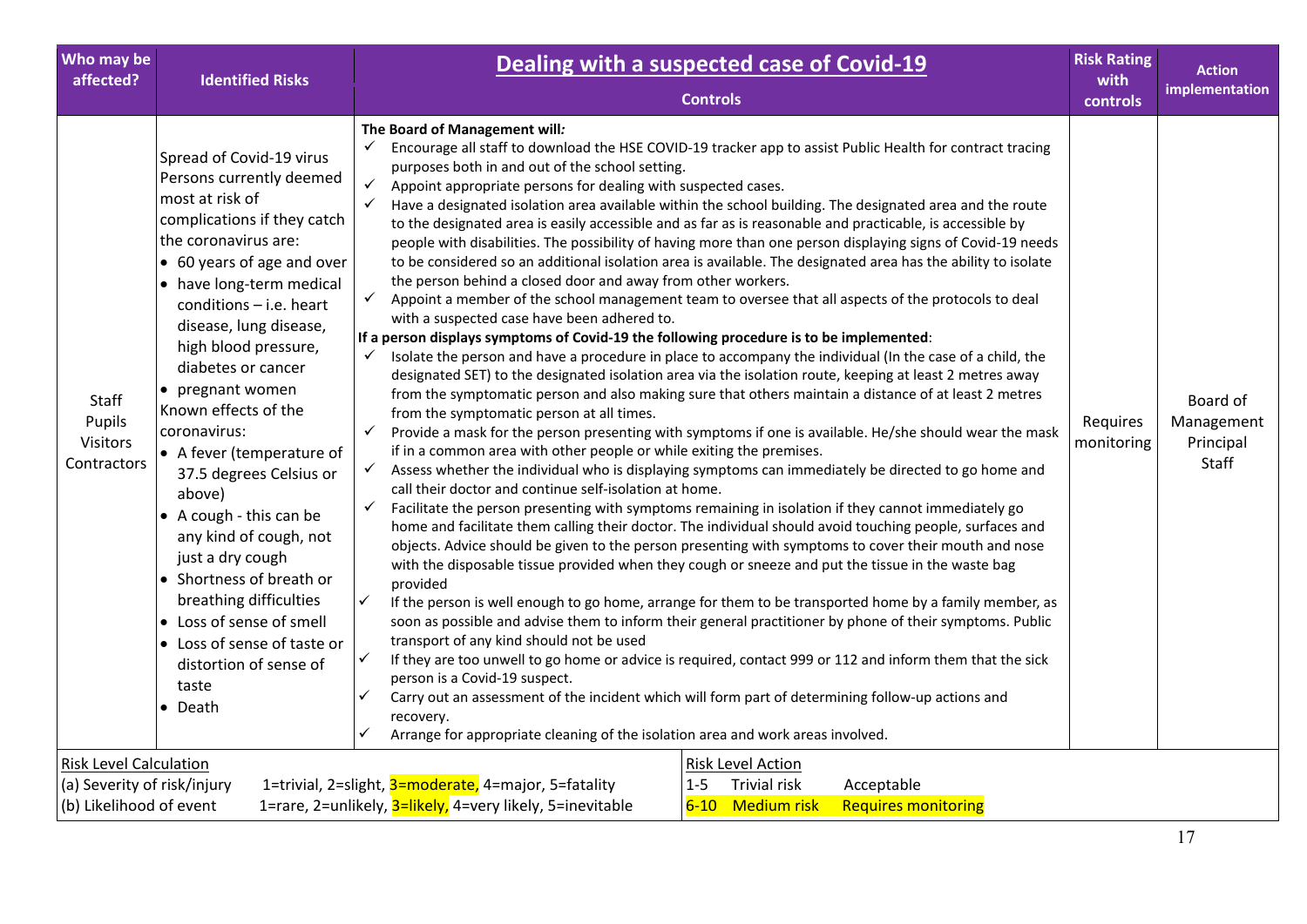| $(c)$ Risk Rating = (a) X (b)      | Requires immediate further action and control<br> 11-15 Severe risk<br>16-25 Emergency risk Halt activity and review immediately |
|------------------------------------|----------------------------------------------------------------------------------------------------------------------------------|
| Assessment Date: February 4th 2020 | Assessor's Name: Caitriona McCormack                                                                                             |

| Who may be<br>affected?            | <b>Identified Risks</b>                                                                                                                                                                                                                                                                                                                                                                                                                                                                                                                                                                                                                                            | <b>Covid-19 cleaning</b><br><b>Controls</b>                                                                                                                                                                                                                                                                                                                                                                                                                                                                                                                                                                                                                                                                                                                                                                                                                                                                                                                                                                                                                                                                                                                                                                                                                                                                                                                                                                                                                                                                                                                                                                                                                                                                                                                                                                                                                 | <b>Risk Rating</b><br>with<br><b>controls</b> | <b>Action implementation</b>                              |
|------------------------------------|--------------------------------------------------------------------------------------------------------------------------------------------------------------------------------------------------------------------------------------------------------------------------------------------------------------------------------------------------------------------------------------------------------------------------------------------------------------------------------------------------------------------------------------------------------------------------------------------------------------------------------------------------------------------|-------------------------------------------------------------------------------------------------------------------------------------------------------------------------------------------------------------------------------------------------------------------------------------------------------------------------------------------------------------------------------------------------------------------------------------------------------------------------------------------------------------------------------------------------------------------------------------------------------------------------------------------------------------------------------------------------------------------------------------------------------------------------------------------------------------------------------------------------------------------------------------------------------------------------------------------------------------------------------------------------------------------------------------------------------------------------------------------------------------------------------------------------------------------------------------------------------------------------------------------------------------------------------------------------------------------------------------------------------------------------------------------------------------------------------------------------------------------------------------------------------------------------------------------------------------------------------------------------------------------------------------------------------------------------------------------------------------------------------------------------------------------------------------------------------------------------------------------------------------|-----------------------------------------------|-----------------------------------------------------------|
| Staff<br>Pupils<br><b>Visitors</b> | Spread of Covid-19 virus<br>Persons currently deemed most<br>at risk of complications if they<br>catch the coronavirus are:<br>• 60 years of age and over<br>• have long-term medical<br>conditions $-$ i.e. heart<br>disease, lung disease, high<br>blood pressure, diabetes or<br>cancer<br>• pregnant women<br>Known effects of the<br>coronavirus:<br>• A fever (high temperature of<br>37.5 degrees Celsius or<br>above)<br>• A cough - this can be any<br>kind of cough, not just a dry<br>cough<br>• Shortness of breath or<br>breathing difficulties<br>• Loss of sense of smell<br>• Loss of sense of taste or<br>distortion of sense of taste<br>• Death | All cleaning will be undertaken in line with DES and public health guidance.<br>It is recommended cleaning an area with normal household disinfectant after<br>a suspected coronavirus (Covid-19) case. This will reduce the risk<br>of passing the infection on to other people<br>$\checkmark$ The area should be kept closed and secure for 72 hours (if possible) for<br>cleaning as the amount of virus living on surfaces will have reduced<br>significantly by 72 hours<br>$\checkmark$ For cleaning purposes, wear a face mask, disposable or washing up gloves. Th<br>ese should be double-bagged, then stored securely for 72 hours and then put<br>with the regular rubbish after cleaning is finished should be double-bagged,<br>Using a disposable cloth, first clean hard surfaces with warm soapy water. Th<br>$\checkmark$<br>en disinfect these surfaces with the cleaning products you normally use. Pay<br>particular attention to frequently touched areas and surfaces, such as toilets,<br>banisters on stairwells and door handles<br>If an area has been heavily contaminated, such as with visible bodily fluids, fr<br>om a person with coronavirus (Covid-19) consider using protection for the<br>eyes, mouth and nose, as well as wearing gloves and apron<br>Wash hands regularly with soap and water for 20 seconds and after removin<br>$\checkmark$<br>g gloves, aprons and other protection used while cleaning<br>Public areas where a symptomatic individual has passed through and spent<br>$\checkmark$<br>minimal time, such as corridors, but which are not visibly contaminated with<br>body fluids can be cleaned as normal<br>All surfaces that the symptomatic person has come into contact with must be<br>✓<br>cleaned and disinfected, including objects which are visibly contaminated<br>with body fluids | Serious<br>Requires<br>monitoring             | <b>Board of Management</b><br>Principal<br>Cleaning staff |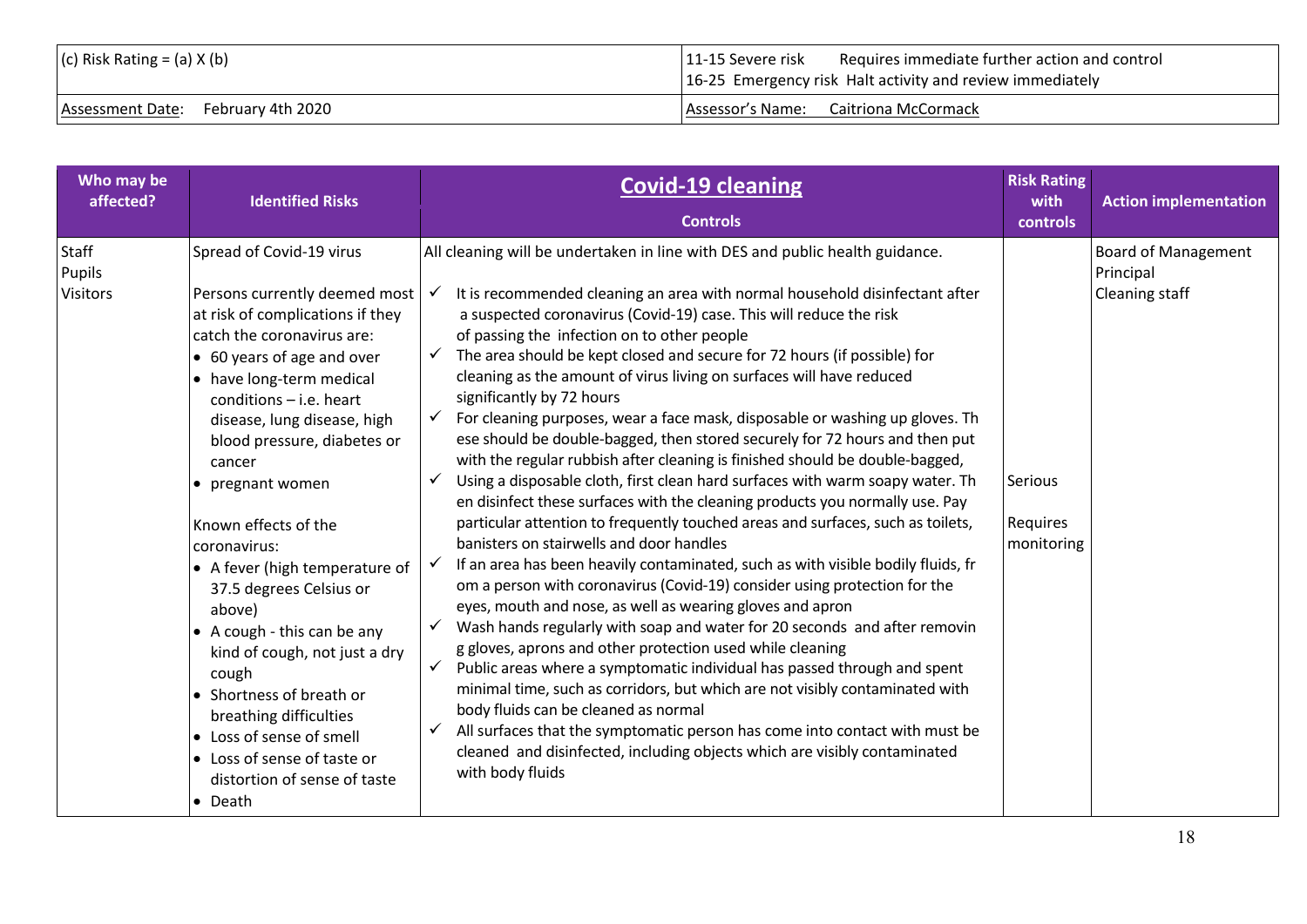| <b>Risk Level Calculation</b><br>(a) Severity of risk/injury<br>(b) Likelihood of event<br>(c) Risk Rating = $(a)$ X $(b)$ | 1=trivial, 2=slight, 3=moderate, 4=major, 5=fatality<br>1=rare, 2=unlikely, 3=likely, 4=very likely, 5=inevitable                                                                                                                                                                                                                                                                                                                                                                                                                                                                                                                                 | Risk Level Action<br>$1 - 5$<br><b>Trivial risk</b><br>Acceptable<br>6-10 Medium risk<br><b>Requires monitoring</b><br>Requires immediate further action and control<br>11-15 Severe risk<br>16-25 Emergency risk Halt activity and review immediately                                                                                                                                                                                                                                                                                                                                                                                                                                                                                                                                                                                                                                                                                                                                                                                                                                                                                                                                                                                      |                                          |                                                       |
|----------------------------------------------------------------------------------------------------------------------------|---------------------------------------------------------------------------------------------------------------------------------------------------------------------------------------------------------------------------------------------------------------------------------------------------------------------------------------------------------------------------------------------------------------------------------------------------------------------------------------------------------------------------------------------------------------------------------------------------------------------------------------------------|---------------------------------------------------------------------------------------------------------------------------------------------------------------------------------------------------------------------------------------------------------------------------------------------------------------------------------------------------------------------------------------------------------------------------------------------------------------------------------------------------------------------------------------------------------------------------------------------------------------------------------------------------------------------------------------------------------------------------------------------------------------------------------------------------------------------------------------------------------------------------------------------------------------------------------------------------------------------------------------------------------------------------------------------------------------------------------------------------------------------------------------------------------------------------------------------------------------------------------------------|------------------------------------------|-------------------------------------------------------|
| <b>Assessment Date:</b>                                                                                                    | February 4th 2020                                                                                                                                                                                                                                                                                                                                                                                                                                                                                                                                                                                                                                 | Assessor's Name:<br><b>Caitriona McCormack</b>                                                                                                                                                                                                                                                                                                                                                                                                                                                                                                                                                                                                                                                                                                                                                                                                                                                                                                                                                                                                                                                                                                                                                                                              |                                          |                                                       |
| Who may be<br>affected?                                                                                                    | <b>Identified Risks</b>                                                                                                                                                                                                                                                                                                                                                                                                                                                                                                                                                                                                                           | Cleaning a space with a suspected/confirmed case of<br>Covid-19<br><b>Controls</b>                                                                                                                                                                                                                                                                                                                                                                                                                                                                                                                                                                                                                                                                                                                                                                                                                                                                                                                                                                                                                                                                                                                                                          | <b>Risk Rating</b><br>with controls      | <b>Action</b><br>implementation                       |
| Staff<br>Pupils<br><b>Visitors</b>                                                                                         | Spread of Covid-19 virus<br>Persons currently deemed most at risk of<br>complications if they catch the coronavirus<br>are:<br>• 60 years of age and over<br>• have long-term medical conditions - i.e.<br>heart disease, lung disease, high blood<br>pressure, diabetes or cancer<br>• pregnant women<br>Known effects of the coronavirus:<br>• A fever (high temperature of 37.5<br>degrees Celsius or above)<br>• A cough - this can be any kind of cough,<br>not just a dry cough<br>• Shortness of breath or breathing<br>difficulties<br>• Loss of sense of smell<br>• Loss of sense of taste or distortion of<br>sense of taste<br>• Death | $\checkmark$ All cleaning will be undertaken in line with DES and public health guidance.<br>$\checkmark$ Use disposable cloths or paper roll and disposable mop heads to clean all<br>hard surfaces, floors, chairs, door handles and sanitary fittings, using an<br>approved and recognised detergent and disinfectant in line with the<br>manufacturer's instructions for dilution, aplication and contact times<br>$\checkmark$ Disinfectants used should be effective against viruses.<br><b>Additionally:</b><br>$\checkmark$ Avoid creating splashes and spray when cleaning.<br>$\checkmark$ Any cloths and mop heads used must be disposed of and should be put<br>into waste bags as outlined below.<br>$\checkmark$ When items cannot be cleaned using detergents or laundered<br>(upholstered furniture of mattresses for example) steam cleaning should<br>be used<br>$\checkmark$ Any items that have been heavily contaminated with bodyfluids and that<br>cannot be cleaned by washing should be disposed of<br>$\checkmark$ If possible, keep an area closed off and secure for 72 hours. After this time<br>the amount of virus contamination will have decreased substantially, and<br>cleaning can take place as normal | <b>Serious</b><br>Requires<br>monitoring | Board of<br>Management<br>Principal<br>Cleaning staff |
| <b>Risk Level Calculation</b><br>(a) Severity of risk/injury                                                               | 1=trivial, 2=slight, 3=moderate, 4=major, 5=fatality                                                                                                                                                                                                                                                                                                                                                                                                                                                                                                                                                                                              | Risk Level Action<br><b>Trivial risk</b><br>$1 - 5$<br>Acceptable                                                                                                                                                                                                                                                                                                                                                                                                                                                                                                                                                                                                                                                                                                                                                                                                                                                                                                                                                                                                                                                                                                                                                                           |                                          |                                                       |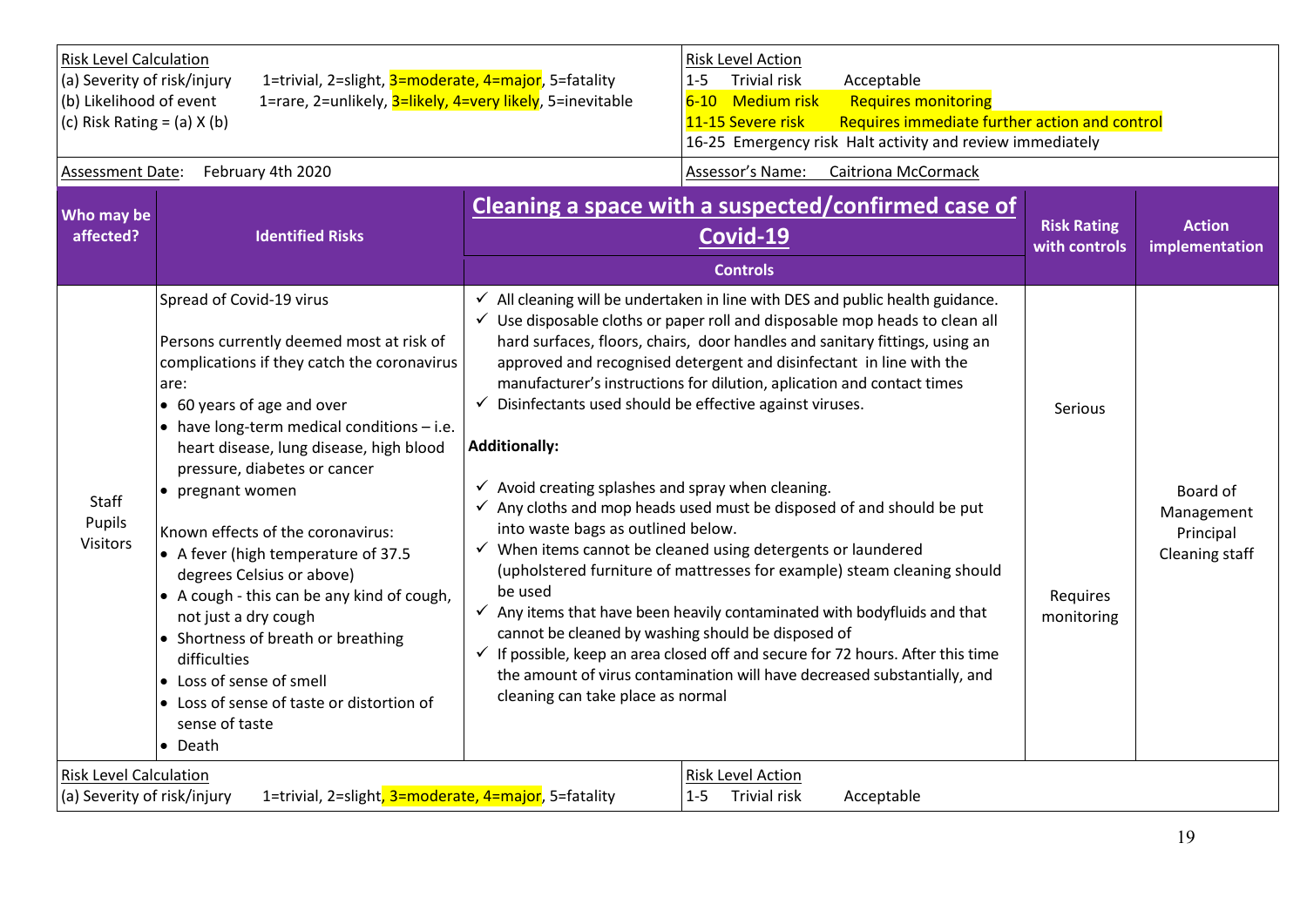| 1=rare, 2=unlikely, 3=likely, 4=very likely, 5=inevitable<br>$ $ (b) Likelihood of event<br>$(c)$ Risk Rating = (a) X (b) | 6-10 Medium risk<br>Requires monitoring<br>$\vert$ 11-15 Severe risk Requires immediate further action and control<br>16-25 Emergency risk Halt activity and review immediately |
|---------------------------------------------------------------------------------------------------------------------------|---------------------------------------------------------------------------------------------------------------------------------------------------------------------------------|
| Assessment Date: February 4th 2020                                                                                        | Assessor's Name: Caitriona McCormack                                                                                                                                            |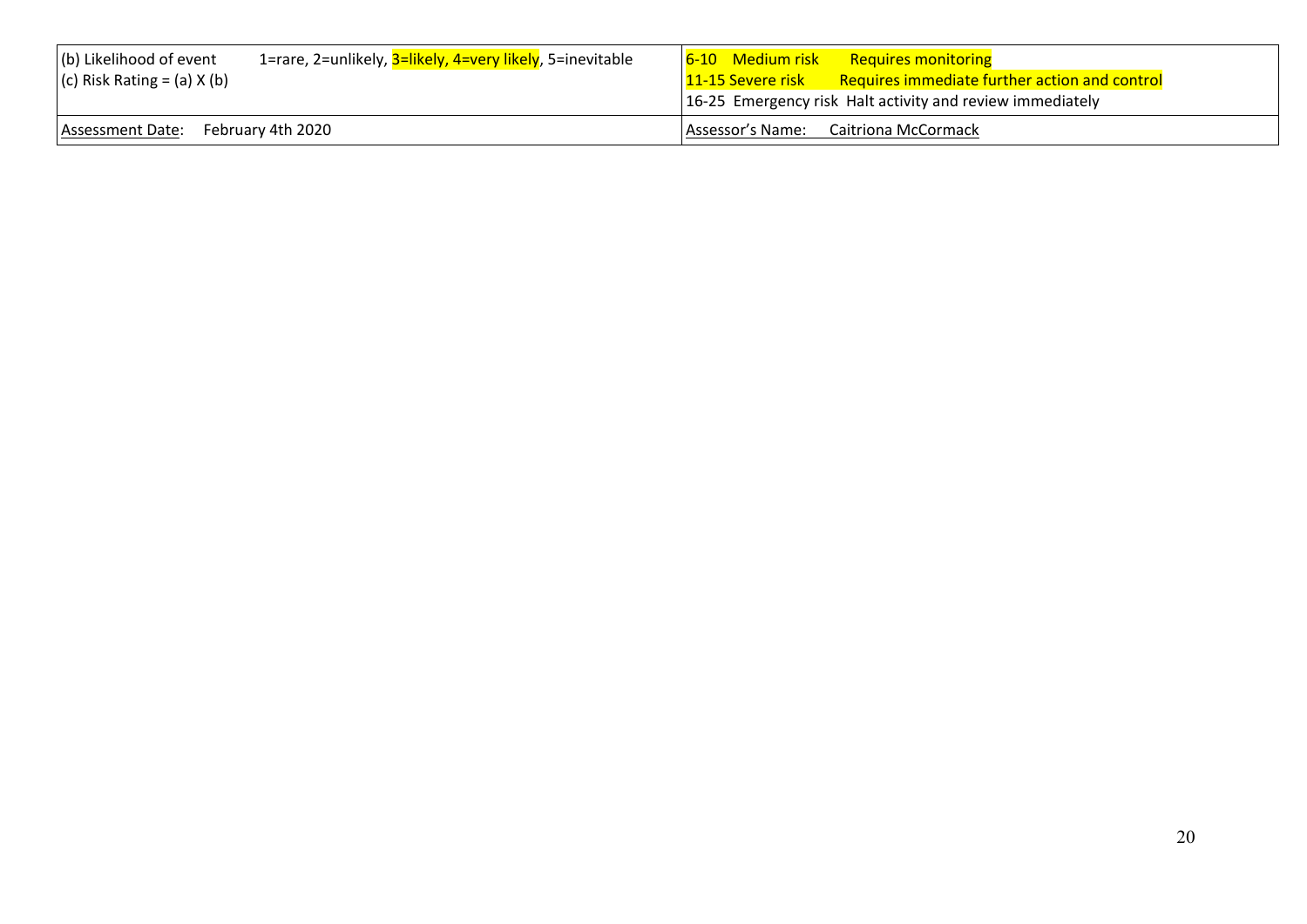| Who may be<br>affected?                                                                                                    | <b>Identified Risks</b>                                                                                                                                                                                                                                                                                                                  | Cleaning a space with a suspected/confirmed case of<br><b>Covid-19 (continued)</b>                                                   | <b>Risk Rating</b><br>with<br>controls                                                                                                                                                                                                                                                                                                                                                                                                                                                                                                                                                                                             | <b>Action implementation</b> |                                         |
|----------------------------------------------------------------------------------------------------------------------------|------------------------------------------------------------------------------------------------------------------------------------------------------------------------------------------------------------------------------------------------------------------------------------------------------------------------------------------|--------------------------------------------------------------------------------------------------------------------------------------|------------------------------------------------------------------------------------------------------------------------------------------------------------------------------------------------------------------------------------------------------------------------------------------------------------------------------------------------------------------------------------------------------------------------------------------------------------------------------------------------------------------------------------------------------------------------------------------------------------------------------------|------------------------------|-----------------------------------------|
| Staff<br>Pupils                                                                                                            | Spread of Covid-19 virus<br>Persons currently deemed most<br>at risk of complications if they<br>catch the coronavirus are:<br>• 60 years of age and over<br>• have long-term medical<br>conditions - i.e. heart disease,<br>lung disease, high blood<br>pressure, diabetes or cancer<br>• pregnant women                                | Laundry<br>✓<br>✓<br>✓<br>washed with other people's items.<br>Do not shake dirty laundry<br>$\checkmark$<br><b>Waste Management</b> | <b>Controls</b><br>Wash items in accordance with the manufacturer's instructions.<br>Use the warmest water setting and dry items completely.<br>Dirty laundry that has been in contact with an unwell person can be<br>as this minimises the possibility of dispersing the virus through the air<br>$\checkmark$ Clean and disinfect anything used for transporting laundry with your u<br>sual products, in line with the cleaning guidance outlined above                                                                                                                                                                        | <b>Serious</b>               | <b>Board of Management</b><br>Principal |
| <b>Visitors</b>                                                                                                            | Known effects of the<br>coronavirus:<br>• A fever (high temperature of<br>37.5 degrees Celsius or above)<br>• A cough - this can be any kind<br>of cough, not just a dry cough<br>• Shortness of breath or<br>breathing difficulties<br>• Loss of sense of smell<br>• Loss of sense of taste or<br>distortion of sense of taste<br>Death | $\checkmark$<br>$\checkmark$<br>until the individual's test results are known<br>waste.<br>✓<br>put in with the normal waste.        | $\checkmark$ Waste should be put in a plastic rubbish bag and tied when full<br>The plastic bag should then be placed in a second bin bag and tied<br>It should be put in a suitable and secure place and marked for storage<br>$\checkmark$ All waste should be stored safely and kept away from children. You<br>should not put waste in communal waste areas until negative test<br>results are known or the waste has been stored for at least 72 hours<br>$\checkmark$ If the individual tests negative, the waste can be put in with the normal<br>If the individual tests positive, then store it for at least 72 hours and | Requires<br>monitoring       | Cleaning staff                          |
| <b>Risk Level Calculation</b><br>(a) Severity of risk/injury<br>(b) Likelihood of event<br>(c) Risk Rating = $(a)$ X $(b)$ |                                                                                                                                                                                                                                                                                                                                          | 1=trivial, 2=slight, 3=moderate, 4=major, 5=fatality<br>1=rare, 2=unlikely, 3=likely, 4=very likely, 5=inevitable                    | Risk Level Action<br><b>Trivial risk</b><br>Acceptable<br>$1 - 5$<br>6-10 Medium risk<br><b>Requires monitoring</b><br>Requires immediate further action and control<br>11-15 Severe risk<br>16-25 Emergency risk Halt activity and review immediately                                                                                                                                                                                                                                                                                                                                                                             |                              |                                         |
| Assessment Date:                                                                                                           | February 4th 2020                                                                                                                                                                                                                                                                                                                        |                                                                                                                                      | Assessor's Name:<br><b>Caitriona McCormack</b>                                                                                                                                                                                                                                                                                                                                                                                                                                                                                                                                                                                     |                              |                                         |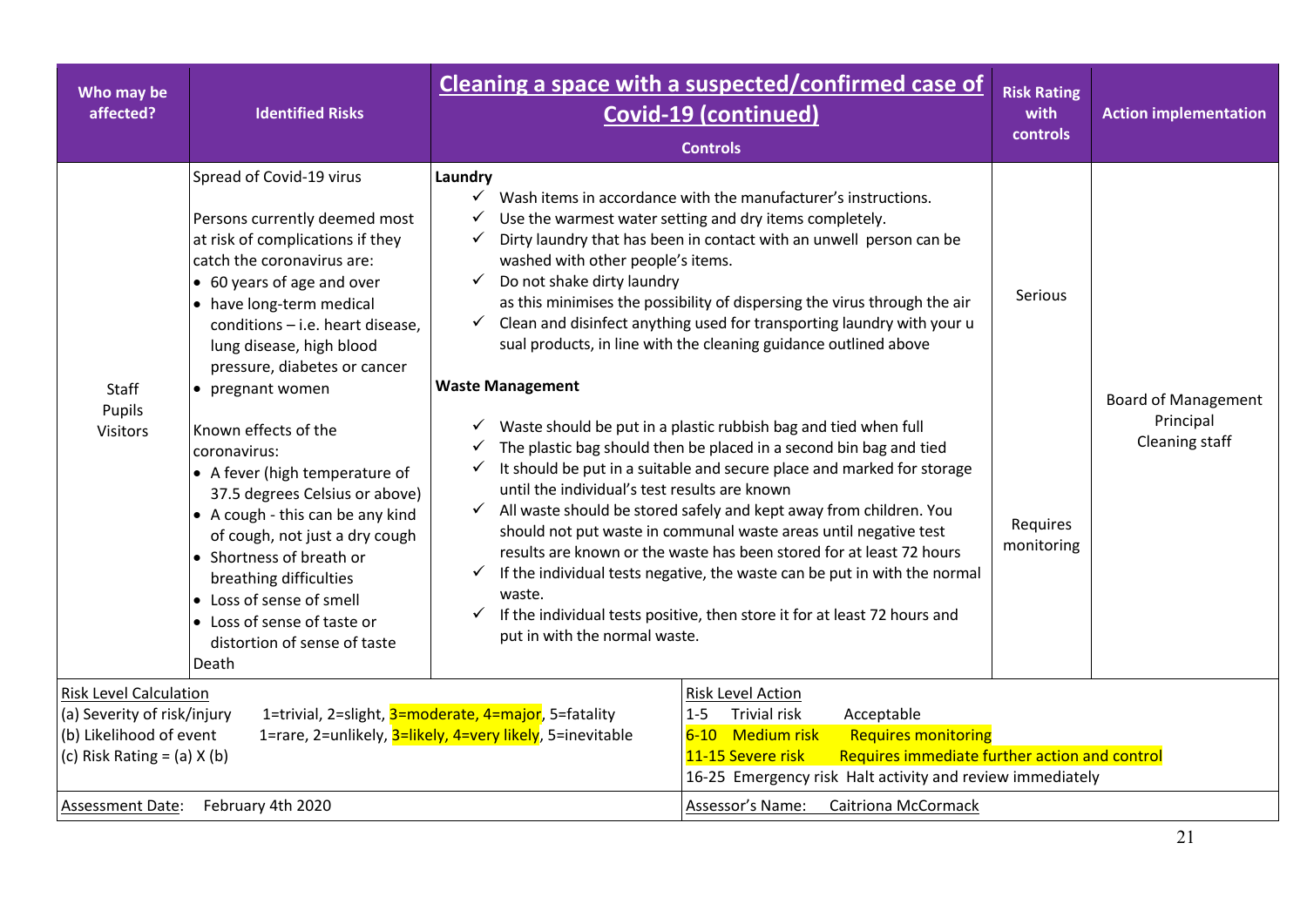| Who may<br>be<br>affected?                               | <b>Identified Risks</b>                                                                                                                                                                                                                                                                                                                                                                                                                                                                                                                                                                                                                         |                                                    | <b>Travel to and from work</b><br><b>Controls</b>                                                                                                                                                                                                                                                                                                                                                                                                                                                             | <b>Risk Rating</b><br>with<br>controls | <b>Action implementation</b> |
|----------------------------------------------------------|-------------------------------------------------------------------------------------------------------------------------------------------------------------------------------------------------------------------------------------------------------------------------------------------------------------------------------------------------------------------------------------------------------------------------------------------------------------------------------------------------------------------------------------------------------------------------------------------------------------------------------------------------|----------------------------------------------------|---------------------------------------------------------------------------------------------------------------------------------------------------------------------------------------------------------------------------------------------------------------------------------------------------------------------------------------------------------------------------------------------------------------------------------------------------------------------------------------------------------------|----------------------------------------|------------------------------|
| <b>Staff</b>                                             | Spread of Covid-19 virus<br>Persons currently deemed most at risk of<br>complications if they catch the coronavirus<br>are:<br>• 60 years of age and over<br>• have long-term medical conditions - i.e.<br>heart disease, lung disease, high blood<br>pressure, diabetes or cancer<br>• pregnant women<br>Known effects of the coronavirus:<br>• A fever (high temperature of 37.5<br>degrees Celsius or above)<br>• A cough - this can be any kind of cough,<br>not just a dry cough<br>• Shortness of breath or breathing<br>difficulties<br>• Loss of sense of smell<br>• Loss of sense of taste or distortion of<br>sense of taste<br>Death | work.<br>use it regularly throughout your journey. | $\checkmark$ Where a staff member exhibits any signs of Covid-19 or has been<br>exposed to a confirmed case they should not travel to work.<br>Wherever possible, staff should travel to work alone using their<br>own means of transport - staff should not share transport to or from<br>If availing of public transport, sit down to minimise contact with<br>frequently touched surfaces, handles, roofstraps, isolation bars etc.<br>Wear a face mask and carry hand santiser (at least 60% alcohol) and | Requires<br>monitoring                 | All staff                    |
| <b>Risk Level Calculation</b><br>(b) Likelihood of event | 1=trivial, 2=slight, 3=moderate, 4=major, 5=fatality<br>(a) Severity of risk/injury<br>1=rare, 2=unlikely, 3=likely, 4=very likely, 5=inevitable<br>(c) Risk Rating = $(a)$ X $(b)$                                                                                                                                                                                                                                                                                                                                                                                                                                                             |                                                    | Risk Level Action<br><b>Trivial risk</b><br>Acceptable<br>$1 - 5$<br>6-10 Medium risk<br><b>Requires monitoring</b><br>Requires immediate further action and control<br>11-15 Severe risk<br>16-25 Emergency risk Halt activity and review immediately                                                                                                                                                                                                                                                        |                                        |                              |
| <b>Assessment Date:</b>                                  | February 4th 2020                                                                                                                                                                                                                                                                                                                                                                                                                                                                                                                                                                                                                               |                                                    | Assessor's Name:<br>Caitriona McCormack                                                                                                                                                                                                                                                                                                                                                                                                                                                                       |                                        |                              |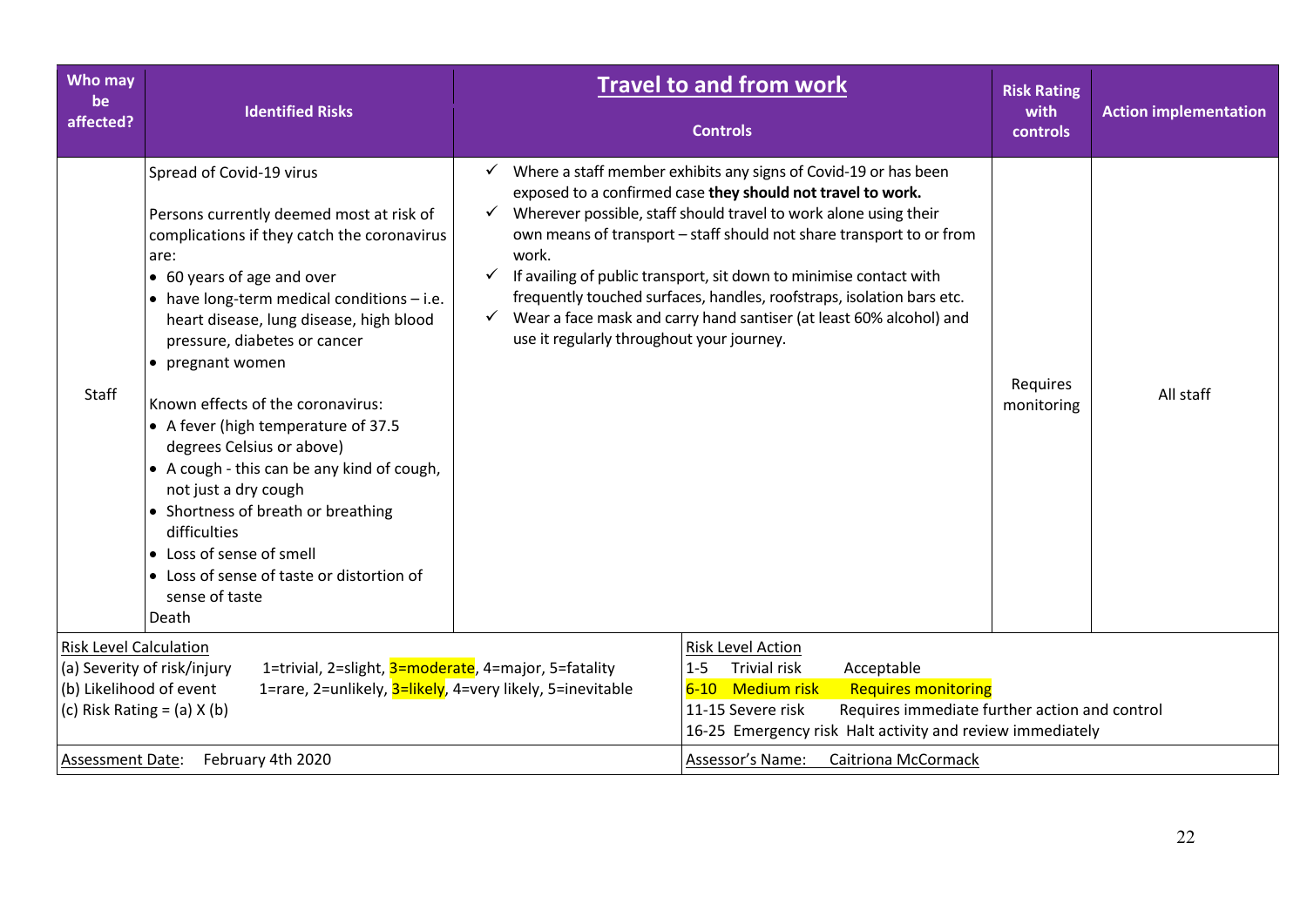| Who may be<br>affected?                                                                                                    | <b>Identified Risks</b>                                                                                                                                                                                                                                                                                                                                                                                                                                                                                                                                                                                                                         |                                                                                                                                                                                                     | Dropping off and picking up of pupils<br><b>Controls</b>                                                                                                                                                                                                                                                                                                                                                                                                                                                                                                                                                                                                                                                                                                                                                                                                                                                                                                                                                                                                                                                                                                                                                                                 | <b>Risk Rating</b><br>with<br>controls | <b>Action implementation</b>                                                    |
|----------------------------------------------------------------------------------------------------------------------------|-------------------------------------------------------------------------------------------------------------------------------------------------------------------------------------------------------------------------------------------------------------------------------------------------------------------------------------------------------------------------------------------------------------------------------------------------------------------------------------------------------------------------------------------------------------------------------------------------------------------------------------------------|-----------------------------------------------------------------------------------------------------------------------------------------------------------------------------------------------------|------------------------------------------------------------------------------------------------------------------------------------------------------------------------------------------------------------------------------------------------------------------------------------------------------------------------------------------------------------------------------------------------------------------------------------------------------------------------------------------------------------------------------------------------------------------------------------------------------------------------------------------------------------------------------------------------------------------------------------------------------------------------------------------------------------------------------------------------------------------------------------------------------------------------------------------------------------------------------------------------------------------------------------------------------------------------------------------------------------------------------------------------------------------------------------------------------------------------------------------|----------------------------------------|---------------------------------------------------------------------------------|
| Staff<br>Pupils<br>Parents/<br>guardians<br>Bus and taxi<br>drivers<br>Wider<br>Community                                  | Spread of Covid-19 virus<br>Persons currently deemed most at risk of<br>complications if they catch the coronavirus<br>are:<br>• 60 years of age and over<br>• have long-term medical conditions - i.e.<br>heart disease, lung disease, high blood<br>pressure, diabetes or cancer<br>• pregnant women<br>Known effects of the coronavirus:<br>• A fever (high temperature of 37.5<br>degrees Celsius or above)<br>• A cough - this can be any kind of cough,<br>not just a dry cough<br>• Shortness of breath or breathing<br>difficulties<br>• Loss of sense of smell<br>• Loss of sense of taste or distortion of<br>sense of taste<br>Death | first 2 days of school).<br>escorted to their designated pick area.<br>✓<br>distancing at all times.<br>that supports social distancing measures.<br>the school<br>from the school.<br>$\checkmark$ | Arrangements for dropping off and picking up pupils from the<br>school facility will be organised to maintain, as far as is<br>reasonably practicable, a safe social distance between<br>drivers/parents/guardians and all school staff.<br>Parents/ guardians should wait in their car when dropping off<br>their child, exceptions will be made for Junior Infants (for the<br>$\checkmark$ A similar process should be followed for pick up. Classes will be<br>Parents waiting to collect their child should maintain 2m<br>$\checkmark$ Where pupils travel by public transport the Board of Management<br>will provide a designated drop off/awaiting area (where possible)<br>$\checkmark$ Parents/guardians will be encouraged to wait in the car outside of<br>$\checkmark$ Where SEN pupils are dropped off and picked up by a private<br>bus/taxi, the accompanying bus escort will bring the child to and<br>$\checkmark$ transport providers will be expected to comply with all relevant<br>advice and guidance issued by the government and public health<br>along with any other arrangements put in place.<br>Surgical grade PPE (masks and visors) and personal hand<br>sanitizer will be provided to all bus escorts. | Requires<br>monitoring                 | <b>Board of Management</b><br>Principal<br><b>Staff</b><br>Bus and taxi drivers |
| <b>Risk Level Calculation</b><br>(a) Severity of risk/injury<br>(b) Likelihood of event<br>(c) Risk Rating = $(a)$ X $(b)$ | 1=trivial, 2=slight, 3=moderate, 4=major, 5=fatality<br>1=rare, 2=unlikely, 3=likely, 4=very likely, 5=inevitable                                                                                                                                                                                                                                                                                                                                                                                                                                                                                                                               |                                                                                                                                                                                                     | <b>Risk Level Action</b><br><b>Trivial risk</b><br>Acceptable<br>$1 - 5$<br>6-10 Medium risk<br><b>Requires monitoring</b><br>11-15 Severe risk<br>Requires immediate further action and control<br>16-25 Emergency risk Halt activity and review immediately                                                                                                                                                                                                                                                                                                                                                                                                                                                                                                                                                                                                                                                                                                                                                                                                                                                                                                                                                                            |                                        |                                                                                 |
| Assessment Date:                                                                                                           | February 4th 2020                                                                                                                                                                                                                                                                                                                                                                                                                                                                                                                                                                                                                               |                                                                                                                                                                                                     | Assessor's Name:<br><b>Caitriona McCormack</b>                                                                                                                                                                                                                                                                                                                                                                                                                                                                                                                                                                                                                                                                                                                                                                                                                                                                                                                                                                                                                                                                                                                                                                                           |                                        |                                                                                 |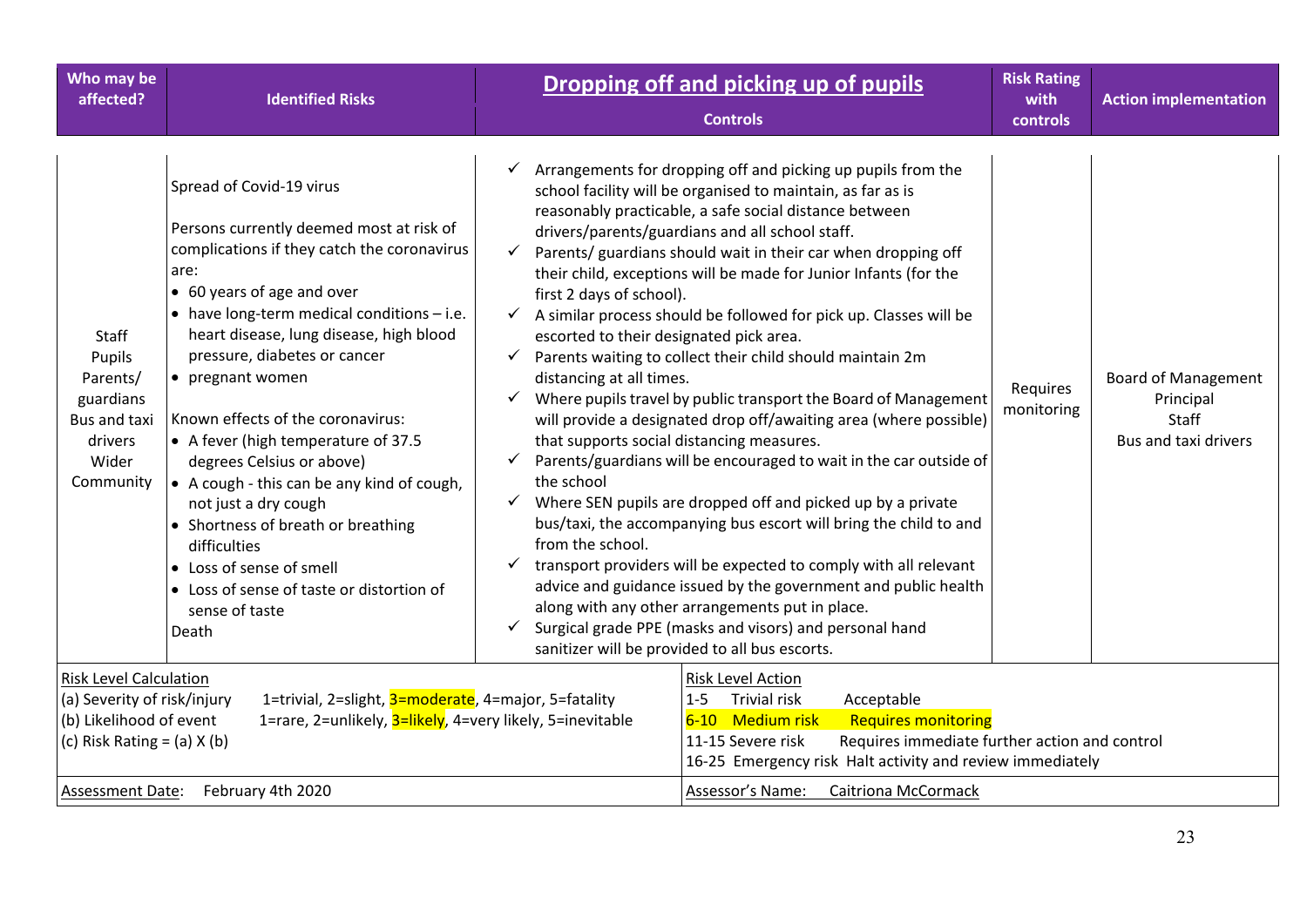| Who may be<br>affected?                                                                                                                                                                                                                         | <b>Identified Risks</b>                                                                                                                                                                                                                                                                                                                                                                                                                                                                                                                                                                                                                                      | <b>Visitors to school</b>                                                                                                                                                                                                                                     |                                                                                                                                                                                                                                                                                                                                                                                                                                                                                                                                      | <b>Risk Rating</b><br>with | <b>Action implementation</b>            |
|-------------------------------------------------------------------------------------------------------------------------------------------------------------------------------------------------------------------------------------------------|--------------------------------------------------------------------------------------------------------------------------------------------------------------------------------------------------------------------------------------------------------------------------------------------------------------------------------------------------------------------------------------------------------------------------------------------------------------------------------------------------------------------------------------------------------------------------------------------------------------------------------------------------------------|---------------------------------------------------------------------------------------------------------------------------------------------------------------------------------------------------------------------------------------------------------------|--------------------------------------------------------------------------------------------------------------------------------------------------------------------------------------------------------------------------------------------------------------------------------------------------------------------------------------------------------------------------------------------------------------------------------------------------------------------------------------------------------------------------------------|----------------------------|-----------------------------------------|
|                                                                                                                                                                                                                                                 |                                                                                                                                                                                                                                                                                                                                                                                                                                                                                                                                                                                                                                                              |                                                                                                                                                                                                                                                               | <b>Controls</b>                                                                                                                                                                                                                                                                                                                                                                                                                                                                                                                      | <b>controls</b>            |                                         |
| Staff<br>Pupils<br>Wider<br>Community                                                                                                                                                                                                           | Spread of Covid-19 virus<br>Persons currently deemed most at<br>risk of complications if they catch<br>the coronavirus are:<br>• 60 years of age and over<br>• have long-term medical<br>conditions - i.e. heart disease,<br>lung disease, high blood pressure,<br>diabetes or cancer<br>• pregnant women<br>Known effects of the coronavirus:<br>• A fever (high temperature of 37.5<br>degrees Celsius or above)<br>• A cough - this can be any kind of<br>cough, not just a dry cough<br>• Shortness of breath or breathing<br>difficulties<br>• Loss of sense of smell<br>• Loss of sense of taste or distortion<br>of sense of taste<br>$\bullet$ Death | of all visitors to the school premises.<br>✓<br>✓<br>✓<br>✓<br>✓<br>Wear PPE if instructed<br>✓<br>✓<br>✓                                                                                                                                                     | The Board of Management will endeavour to ensure the safety and wellbeing<br>Visits to the school will be severely restricted and visitors will be asked to:<br>Make a prior appointment before visiting the school<br>Remain at home if they have any Covid-19 symptoms<br>Follow the agreed Covid-19 protocols for the school<br>Sanitise before entering the premises<br>Attendance to be recorded on entry to building<br>Adhere to social distancing requirements<br>Not to loiter - complete their business and leave premises | Requires<br>monitoring     | <b>Board of Management</b><br>Principal |
| <b>Risk Level Calculation</b><br>1=trivial, 2=slight, 3=moderate, 4=major, 5=fatality<br>(a) Severity of risk/injury<br>(b) Likelihood of event<br>1=rare, 2=unlikely, 3=likely, 4=very likely, 5=inevitable<br>(c) Risk Rating = $(a)$ X $(b)$ |                                                                                                                                                                                                                                                                                                                                                                                                                                                                                                                                                                                                                                                              | <b>Risk Level Action</b><br><b>Trivial risk</b><br>Acceptable<br>$1 - 5$<br>6-10 Medium risk<br><b>Requires monitoring</b><br>Requires immediate further action and control<br>11-15 Severe risk<br>16-25 Emergency risk Halt activity and review immediately |                                                                                                                                                                                                                                                                                                                                                                                                                                                                                                                                      |                            |                                         |
| February 4th 2020<br><b>Assessment Date:</b>                                                                                                                                                                                                    |                                                                                                                                                                                                                                                                                                                                                                                                                                                                                                                                                                                                                                                              |                                                                                                                                                                                                                                                               | <b>Caitriona McCormack</b><br>Assessor's Name:                                                                                                                                                                                                                                                                                                                                                                                                                                                                                       |                            |                                         |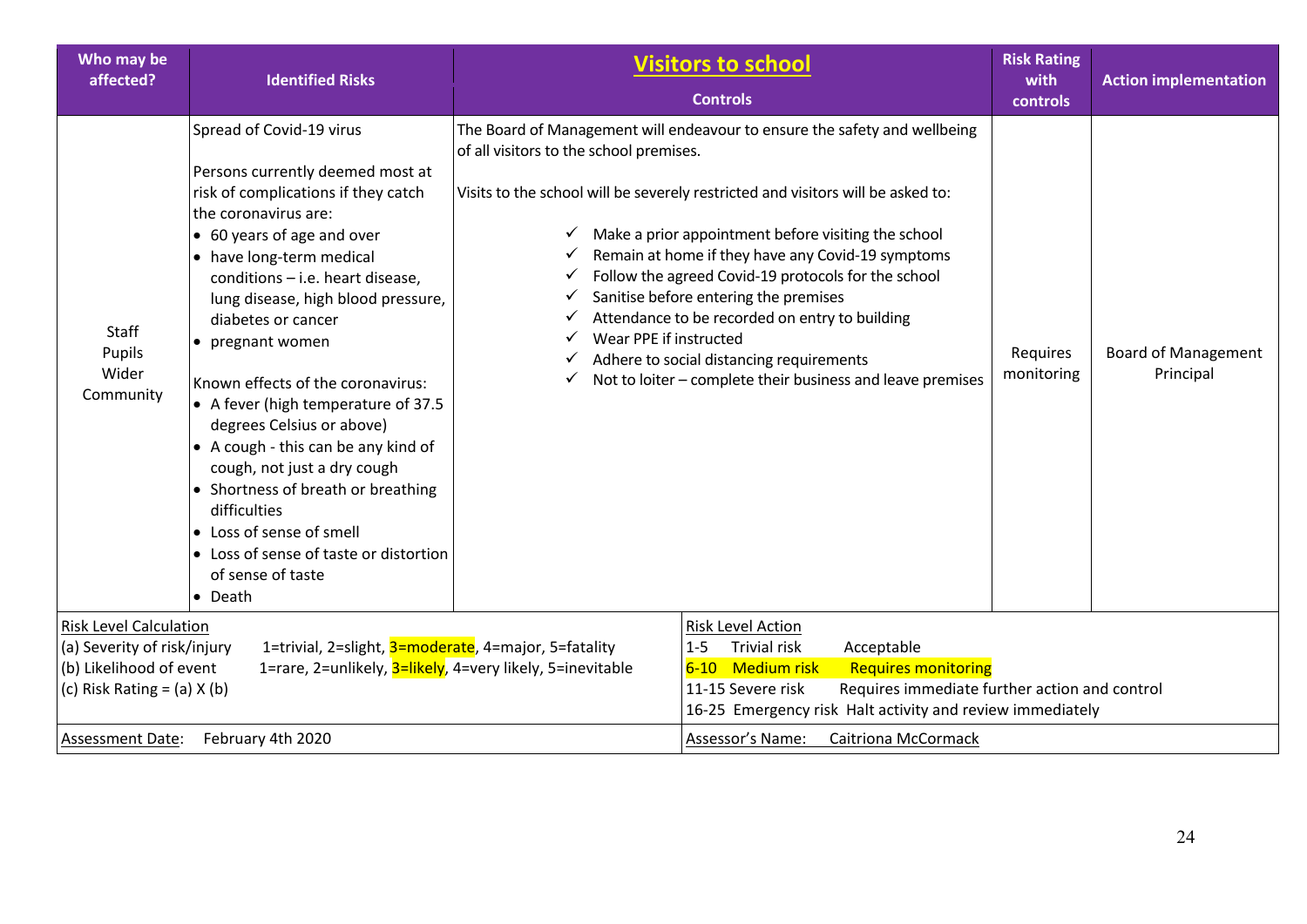| Who may be<br>affected?                                                                                                                        | <b>Identified Risks</b>                                                                                                                                                                                                                                                                                                                                                                                                                                                                                                                                                                                                                         |                                                                                                                                                                                                                                                                                                                                                                                                                                                                                                                                                                                                                                                                     | <b>Management of deliveries and supplies to school</b><br><b>Controls</b>                                                                                                                                                                                                                                       | <b>Risk Rating</b><br>with<br>controls | <b>Action implementation</b>                                           |
|------------------------------------------------------------------------------------------------------------------------------------------------|-------------------------------------------------------------------------------------------------------------------------------------------------------------------------------------------------------------------------------------------------------------------------------------------------------------------------------------------------------------------------------------------------------------------------------------------------------------------------------------------------------------------------------------------------------------------------------------------------------------------------------------------------|---------------------------------------------------------------------------------------------------------------------------------------------------------------------------------------------------------------------------------------------------------------------------------------------------------------------------------------------------------------------------------------------------------------------------------------------------------------------------------------------------------------------------------------------------------------------------------------------------------------------------------------------------------------------|-----------------------------------------------------------------------------------------------------------------------------------------------------------------------------------------------------------------------------------------------------------------------------------------------------------------|----------------------------------------|------------------------------------------------------------------------|
| Staff<br>Pupils<br><b>Drivers</b><br>Wider<br>Community                                                                                        | Spread of Covid-19 virus<br>Persons currently deemed most at risk of<br>complications if they catch the coronavirus<br>are:<br>• 60 years of age and over<br>• have long-term medical conditions - i.e.<br>heart disease, lung disease, high blood<br>pressure, diabetes or cancer<br>• pregnant women<br>Known effects of the coronavirus:<br>• A fever (high temperature of 37.5<br>degrees Celsius or above)<br>• A cough - this can be any kind of cough,<br>not just a dry cough<br>• Shortness of breath or breathing<br>difficulties<br>• Loss of sense of smell<br>• Loss of sense of taste or distortion of<br>sense of taste<br>Death | All drivers to remain in their vehicle and to follow instructions to<br>set down area<br>✓<br>Ensure that all delivery transactions comply with physical<br>distancing requirements<br>✓<br>All divers will ring the office to give notice of delivery<br>✓<br>Agree a delivery protocol with suppliers<br>All deliveries to be planned with allocated times for collections<br>and deliveries<br>✓<br>Arrangements to be made for paperless deliveries<br>System to be agreed with suppliers to ensure reconciliations are<br>accurate<br>✓<br>Appropriate sanitising arrangements at set down areas (for<br>materials and stock) and at access and egress points. |                                                                                                                                                                                                                                                                                                                 | Requires<br>monitoring                 | <b>Board of Management</b><br>Principal<br>Staff<br>Delivery personnel |
| <b>Risk Level Calculation</b><br>(a) Severity of risk/injury<br>(b) Likelihood of event<br>(c) Risk Rating = $(a)$ X $(b)$<br>Assessment Date: | 1=trivial, 2=slight, 3=moderate, 4=major, 5=fatality<br>1=rare, 2=unlikely, 3=likely, 4=very likely, 5=inevitable<br>February 4th 2020                                                                                                                                                                                                                                                                                                                                                                                                                                                                                                          |                                                                                                                                                                                                                                                                                                                                                                                                                                                                                                                                                                                                                                                                     | <b>Risk Level Action</b><br><b>Trivial risk</b><br>$1 - 5$<br>Acceptable<br>6-10 Medium risk<br><b>Requires monitoring</b><br>11-15 Severe risk<br>Requires immediate further action and control<br>16-25 Emergency risk Halt activity and review immediately<br>Assessor's Name:<br><b>Caitriona McCormack</b> |                                        |                                                                        |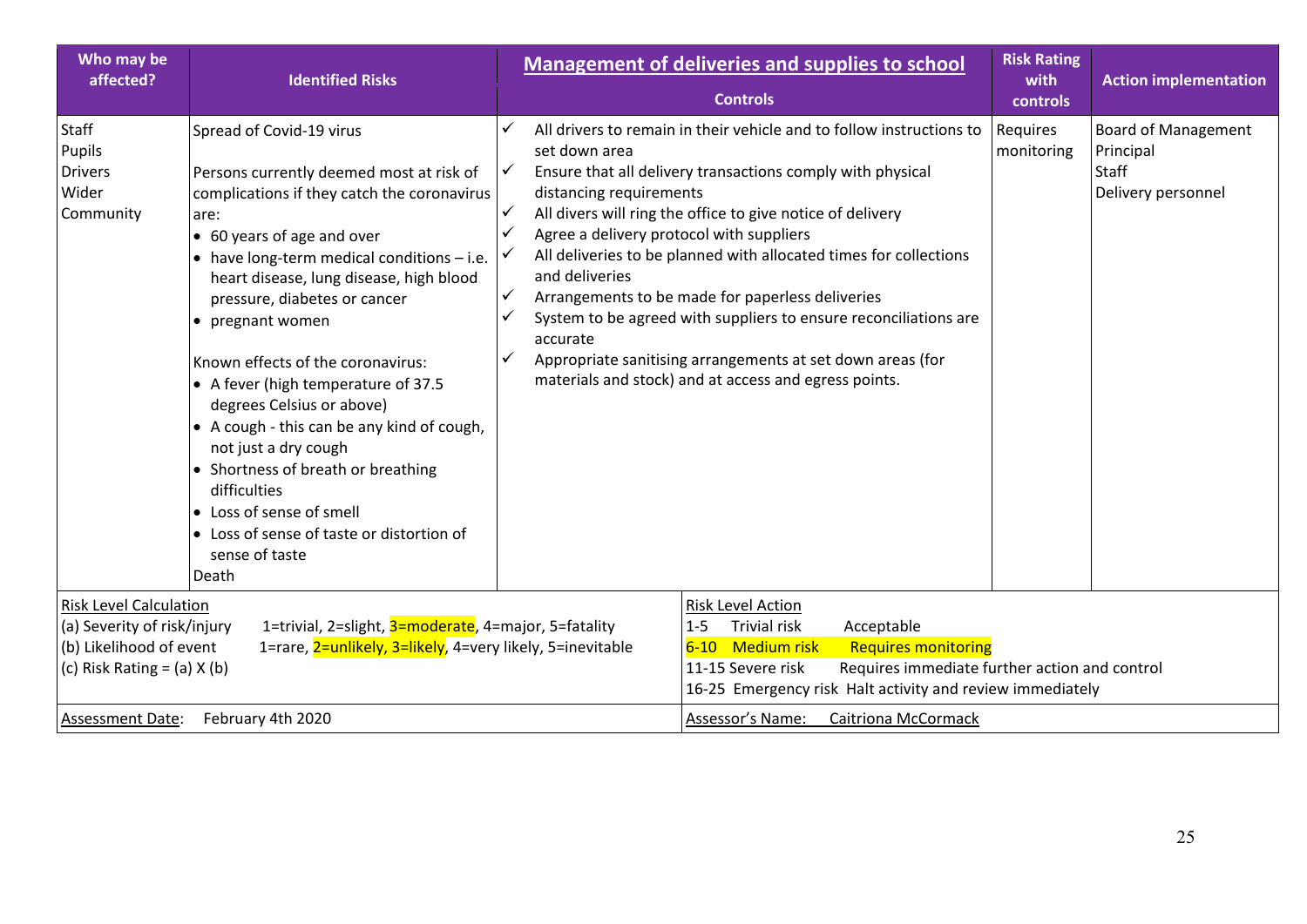# **Declaration of Sight**

| I have read and understand the contents of this document. |  |  |
|-----------------------------------------------------------|--|--|
|                                                           |  |  |
|                                                           |  |  |
|                                                           |  |  |
|                                                           |  |  |
|                                                           |  |  |
|                                                           |  |  |
|                                                           |  |  |
|                                                           |  |  |
|                                                           |  |  |
|                                                           |  |  |
|                                                           |  |  |